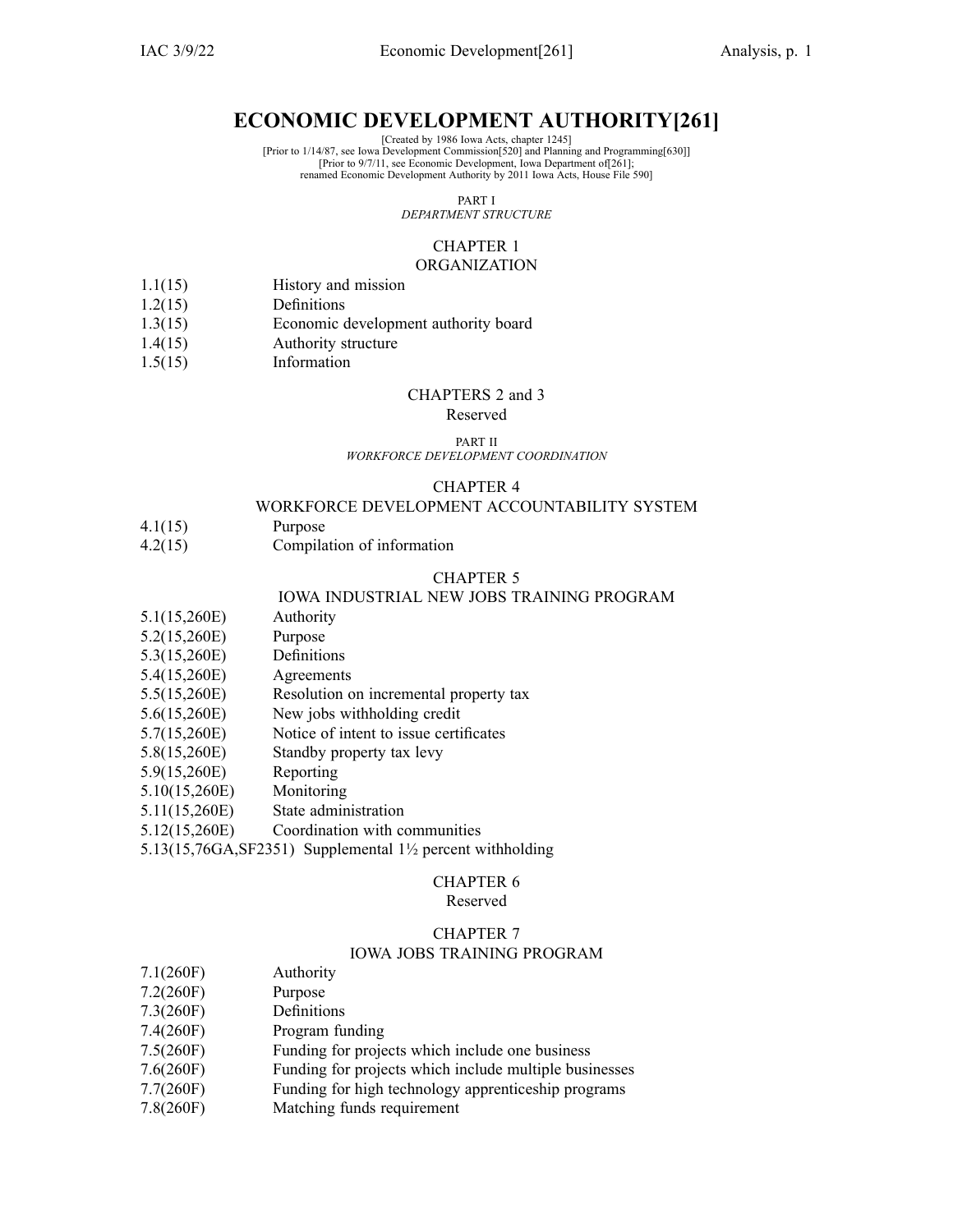| 7.9(260F)     | Use of program funds                                                                            |
|---------------|-------------------------------------------------------------------------------------------------|
| 7.10(260)     | Use of 260F earned interest                                                                     |
| 7.11          | Reserved                                                                                        |
| 7.12(260F)    | Separate account                                                                                |
| 7.13 to 7.17  | Reserved                                                                                        |
| 7.18(260F)    | Letter of intent                                                                                |
| 7.19(260F)    | Project commencement date                                                                       |
| 7.20(260F)    | Application process                                                                             |
| 7.21(260F)    | Application scoring criteria                                                                    |
| 7.22(260F)    | Training agreement                                                                              |
| 7.23(260F)    | Special requirements for community college consortium projects                                  |
| 7.24(260F)    | Special requirements for community college-sponsored business network projects                  |
| 7.25(260F)    | Special requirements for authority-sponsored business network projects                          |
| 7.26(260F)    | Special requirements for community college-sponsored high technology<br>apprenticeship projects |
| 7.27(260F)    | Special requirements for authority-sponsored high technology apprenticeship<br>projects         |
| 7.28 and 7.29 | Reserved                                                                                        |
| 7.30(260F)    | Events of default                                                                               |
| 7.31(260F)    | Options and procedures on default                                                               |
| 7.32(260F)    | Remedies upon default                                                                           |
| 7.33(260F)    | Return of unused funds                                                                          |
| 7.34(260F)    | Open records                                                                                    |
| 7.35(260F)    | Required forms                                                                                  |
|               |                                                                                                 |

### WORKFORCE DEVELOPMENT FUND

|                                                                     | WORNFORCE DEVELOPMENT FUND                                                                     |  |
|---------------------------------------------------------------------|------------------------------------------------------------------------------------------------|--|
| 8.1(15,76GA,ch1180)                                                 | Purpose                                                                                        |  |
| 8.2(15,76GA,ch1180)                                                 | Definitions                                                                                    |  |
| 8.3(15,76GA,ch1180)                                                 | Workforce development fund account                                                             |  |
| 8.4(15,76GA,ch1180)                                                 | Workforce development fund allocation                                                          |  |
| 8.5(15,76GA,ch1180)                                                 | Workforce development fund reporting                                                           |  |
| 8.6(15,76GA,ch1180)                                                 | Training and retraining programs for targeted industries                                       |  |
| 8.7(15,76GA,ch1180)                                                 | Projects under Iowa Code chapter 260F                                                          |  |
|                                                                     | 8.8(15,76GA, chs1180, 1219) Apprenticeship programs under Iowa Code section 260C.44 (including |  |
|                                                                     | new or statewide building trades apprenticeship programs)                                      |  |
| 8.9(15,76GA, chs1180, 1219) Innovative skill development activities |                                                                                                |  |
| 8.10(15,76GA, ch1180) Negotiation and award                         |                                                                                                |  |
| 8.11(15,76GA, ch1180) Administration                                |                                                                                                |  |
|                                                                     |                                                                                                |  |

8.12(15,76GA,ch1180) Training materials and equipment

8.13(15,76GA,ch1180) Redistribution of funds

### CHAPTER 9

### WORKFORCE TRAINING AND ECONOMIC DEVELOPMENT FUNDS

- 9.1(15G,260C) Purpose 9.2(15G,260C) Definitions<br>9.3(15G,260C) Funds allocation  $9.3(15G,260C)$ 9.4(15G,260C) Community college workforce and economic development plan and progress repor<sup>t</sup> 9.5(15G,260C) Use of funds 9.6(15G,260C) Approval of projects 9.7(15G,260C) Community college workforce and economic development plan
- 9.8(15G,260C) Reporting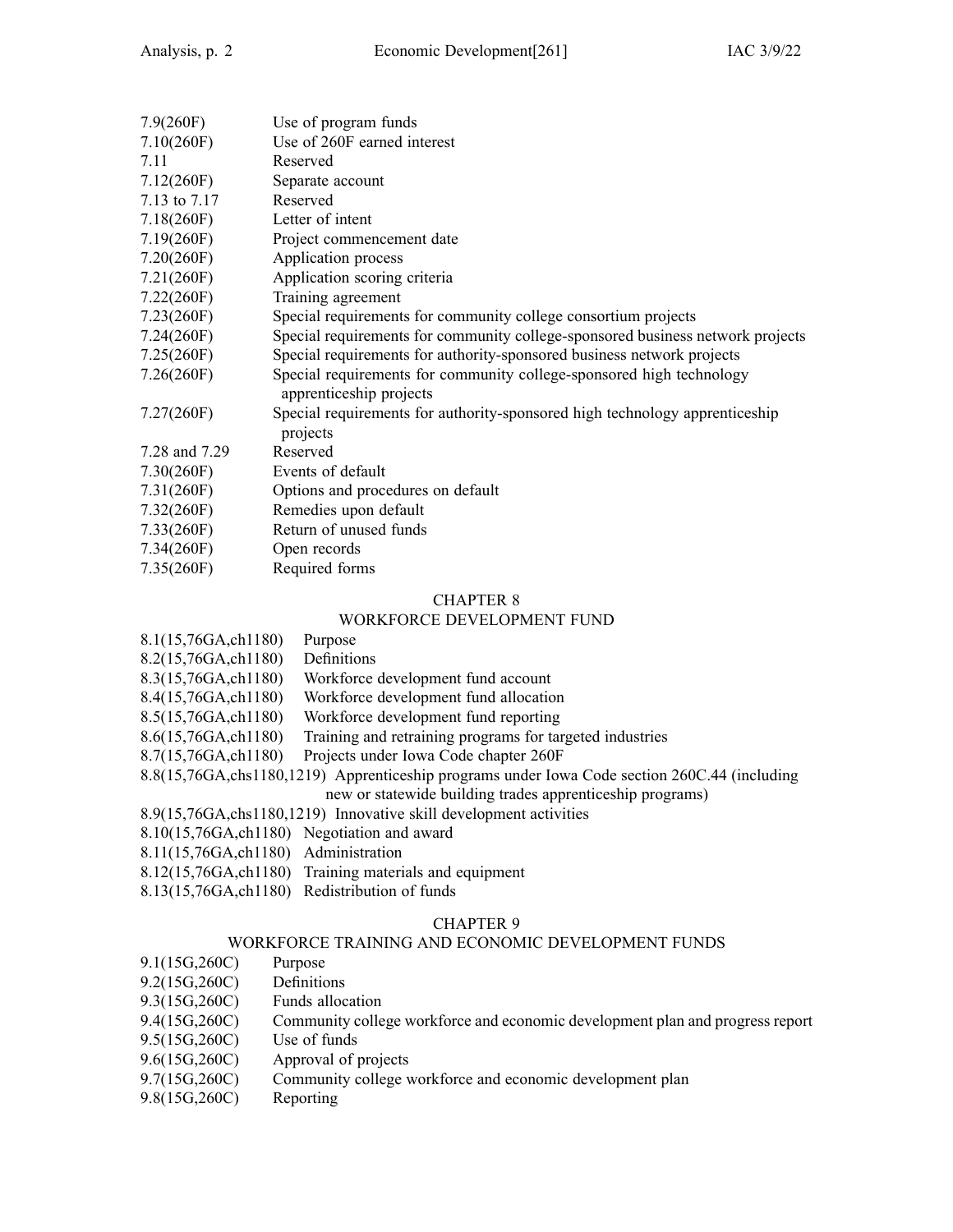| 9.9(15G,260C)  | Annual progress report approval       |
|----------------|---------------------------------------|
| 9.10(15G,260C) | Options upon default or noncompliance |

#### Reserved

#### CHAPTER 11

### CERTIFIED SCHOOL TO CAREER PROGRAM

- 11.1(15) Purpose
- 11.2(15) Definitions
- 11.3(15) Certified program work site agreemen<sup>t</sup>
- 11.4(15) Payroll expenditure refund

#### CHAPTER 12

#### APPRENTICESHIP TRAINING PROGRAM

- 12.1(15,15B) Authority
- 12.2(15,15B) Purpose
- 12.3(15,15B) Definitions
- 12.4(15,15B) Annual appropriations—amount of assistance available—standard contract—use of funds
- 12.5(15,15B) Eligibility for assistance
- 12.6(15,15B) Determination of financial assistance grants
- 12.7(15,15B) Application submittal and review process
- 12.8(15,15B) Notice and reporting

#### CHAPTER 13

### FUTURE READY IOWA REGISTERED APPRENTICESHIP DEVELOPMENT FUND

- 13.1(15,87GA,HF2458) Purpose
- 13.2(15,87GA,HF2458) Definitions
- 13.3(15,87GA,HF2458) Program description
- 13.4(15,87GA,HF2458) Program eligibility, application scoring, and awards
- 13.5(15,87GA,HF2458) Agreement required

#### CHAPTER 14

#### FUTURE READY IOWA EXPANDED REGISTERED APPRENTICESHIP OPPORTUNITIES PROGRAM

- 14.1(15C) Purpose
- 14.2(15C) Definitions
- 14.3(15C) Program description
- 14.4(15C) Program eligibility, application scoring, and awards
- 14.5(15C) Agreement required

#### CHAPTER 15

#### STEM BEST APPROPRIATION

15.1(89GA,HF871) Purpose

15.2(89GA,HF871) Definitions

15.3(89GA,HF871) Eligible uses of funds

#### CHAPTERS 16 to 19 Reserved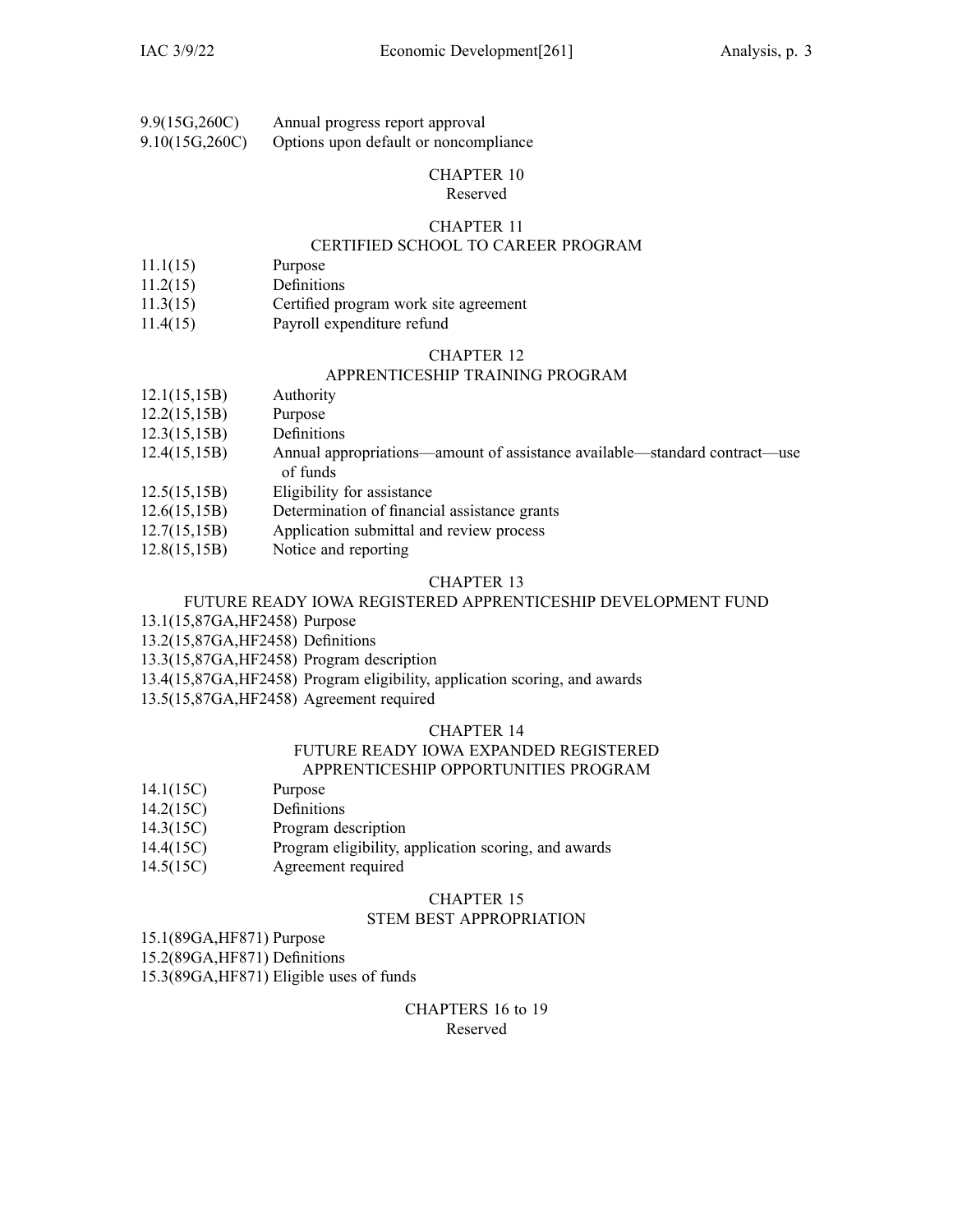### ACCELERATED CAREER EDUCATION (ACE) PROGRAM

- 20.1(260G) Purpose
- 20.2(260G) Definitions
- 20.3(260G) Program eligibility and designation
- 20.4(260G) Funding allocation
- 20.5(260G) Program job credits
- 20.6(260G) Program agreements and administration

#### PART III

*COMMUNITY DEVELOPMENT DIVISION*

### CHAPTER 21

### DIVISION RESPONSIBILITIES

- 21.1(15) Mission
- 21.2(15) Division responsibilities

#### CHAPTER 22

#### NUISANCE PROPERTY AND ABANDONED BUILDING REMEDIATION ASSISTANCE

- 22.1(15) Authority and purpose
- 22.2(15) Definitions
- 22.3(15) Program description
- 22.4(15) Program eligibility, application scoring, and funding decisions
- 22.5(15) Contract required

#### CHAPTER 23

#### IOWA COMMUNITY DEVELOPMENT BLOCK GRANT PROGRAM

- 23.1(15) Purpose
- 23.2(15) Definitions
- 23.3(15) Annual action plan
- 23.4(15) Allocation of funds
- 23.5(15) Requirements for funding
- 23.6(15) Award and administration

#### CHAPTER 24

#### BROADBAND FORWARD AND TELECOMMUTER FORWARD CERTIFICATIONS

- 24.1(15E) Authority
- 24.2(15E) Purposes
- 24.3(15E) Definitions
- 24.4(15E) Application; review; approval
- 24.5(15E) Broadband forward certification
- 24.6(15E) Telecommuter forward certification
- 24.7(15E) Maintenance of certification

### CHAPTER 25

#### HOUSING FUND

- 25.1(15) Purpose
- 25.2(15) Definitions
- 25.3(15) Eligible applicants
- 25.4(15) Eligibility and forms of assistance
- 25.5(15) Application review
- 25.6(15) Minimum application requirements
- 25.7(15) Application review criteria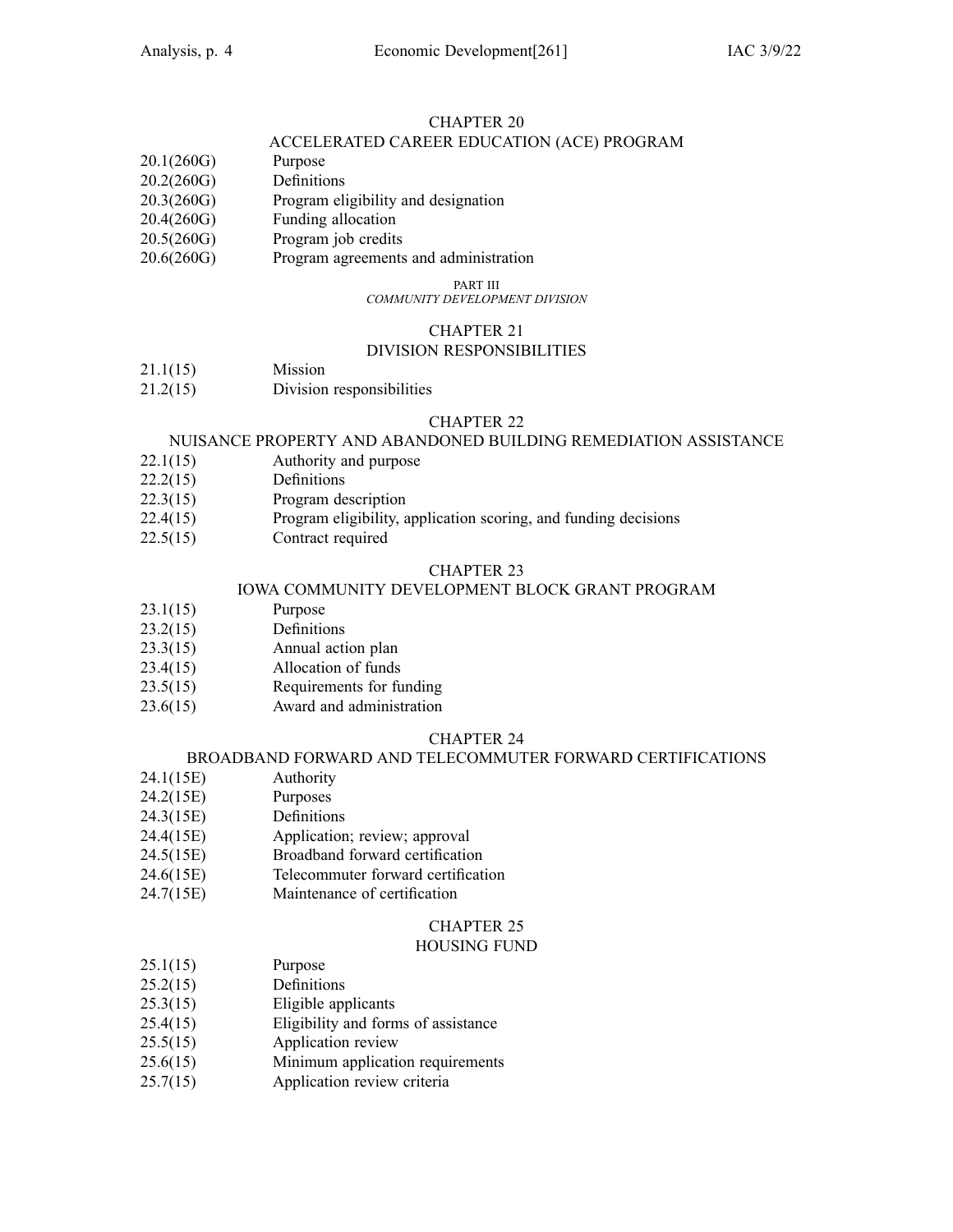| 25.8(15)                                   | Allocation of funds |
|--------------------------------------------|---------------------|
| $\bullet$ = $\bullet$ $\prime$ + = $\cdot$ |                     |

25.9(15) Administration of awards

#### CHAPTER 26 VARIANCE PROCEDURES FOR TAX INCREMENT FINANCING (TIF) HOUSING PROJECTS

- 26.1(403) Goals and objectives
- 26.2(403) Definitions
- 26.3(403) Requirements for benefit to low- and moderate-income families
- 26.4(403) Ability to reques<sup>t</sup> <sup>a</sup> variance
- 26.5(403) Variance reques<sup>t</sup> procedure
- 26.6(403) Criteria for review

#### CHAPTER 27

#### NEIGHBORHOOD STABILIZATION PROGRAM

- 27.1(15) Purpose
- 27.2(15) Definitions
- 27.3(15) Program eligibility
- 27.4(15) Allocation of funding
- 27.5(15) Application procedures
- 27.6(15) Plan and application review process
- 27.7(15) Award process
- 27.8(15) Project managemen<sup>t</sup>

#### CHAPTER 28

#### LOCAL HOUSING ASSISTANCE PROGRAM

- 28.1(15) Purpose
- 28.2(15) Definitions
- 28.3(15) Eligible applicants
- 28.4(15) Eligible activities and forms of assistance
- 28.5(15) Application procedure
- 28.6(15) Minimum application requirements
- 28.7(15) Application review criteria
- 28.8(15) Allocation of funds
- 28.9(15) Administration of awards

### CHAPTER 29

### HOMELESS SHELTER OPERATION GRANTS PROGRAM

- 29.1(15) Purpose
- 29.2(15) Definitions
- 29.3(15) Eligible applicants
- 29.4(15) Eligible activities
- 29.5(15) Ineligible activities
- 29.6(15) Application procedures
- 29.7(15) Application review process
- 29.8(15) Matching requirement
- 29.9(15) Grant awards
- 29.10(15) Compliance with applicable federal and state laws and regulations
- 29.11(15) Administration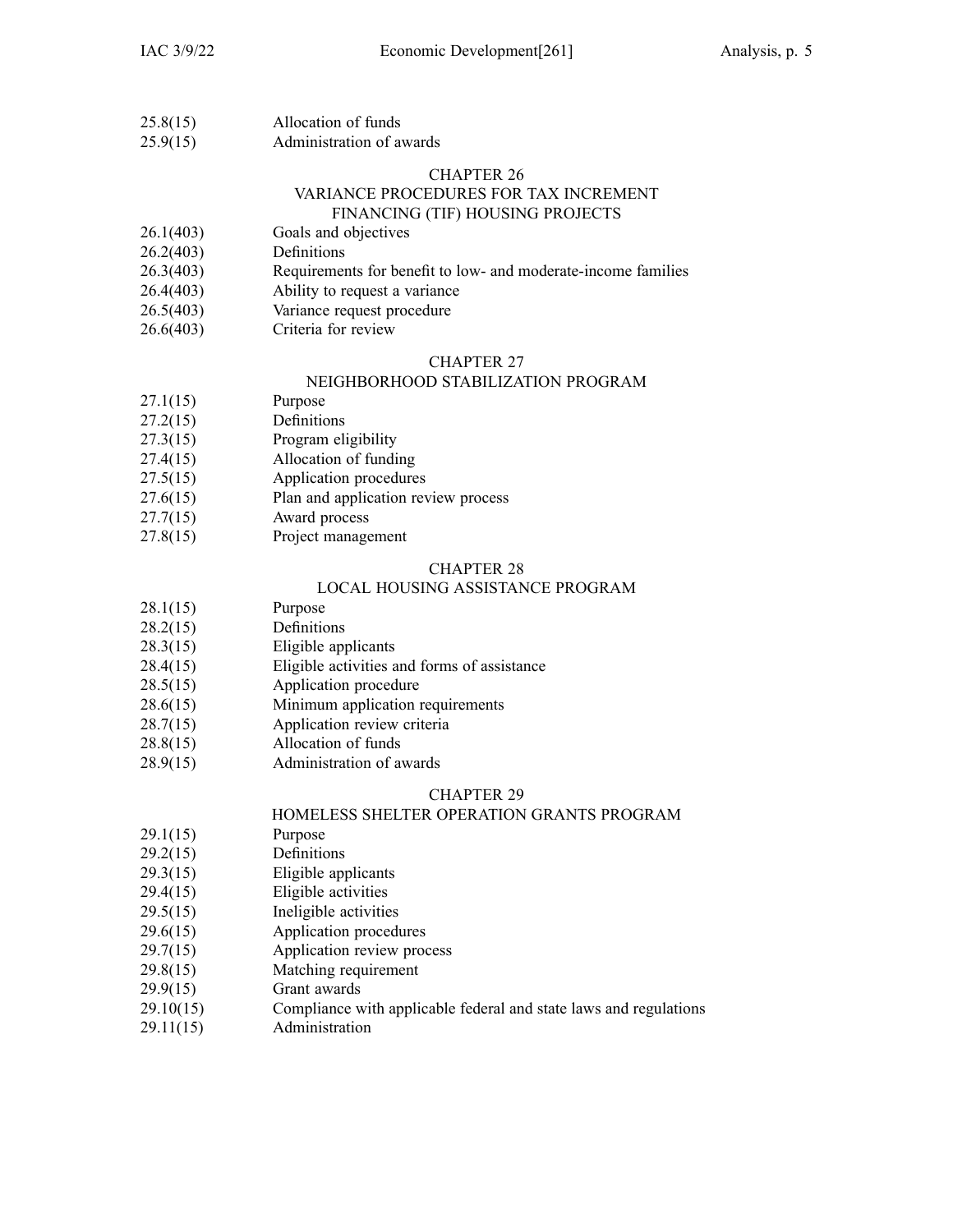#### CHAPTER 30 JOB OPPORTUNITIES FOR PERSONS WITH DISABILITIES PROGRAM

| 30.1(76GA, SF2470) | Purpose                                    |
|--------------------|--------------------------------------------|
| 30.2(76GA, SF2470) | Definitions                                |
| 30.3(76GA, SF2470) | Eligible applicant                         |
| 30.4(76GA, SF2470) | Project awards                             |
| 30.5(76GA, SF2470) | Eligible and ineligible use of grant funds |
| 30.6(76GA, SF2470) | General guidelines for applications        |
| 30.7(76GA, SF2470) | Review and award process                   |
| 30.8(76GA, SF2470) | Program management                         |

#### CHAPTER 31

### ECONOMIC DEVELOPMENT REGION INITIATIVES

- 31.1(15E) Purpose
- 31.2(15E) Types of assistance
- 31.3(15E) Financial assistance
- 31.4(15E) Definitions

#### DIVISION I

- ECONOMIC DEVELOPMENT REGION INITIATIVE—FINANCIAL ASSISTANCE
- 31.5(15E) Uses of funds under the economic development region initiative
- 31.6(15E) Application process and approval process
- 31.7(15E) Reporting requirements

#### DIVISION II

#### ECONOMIC ENTERPRISE AREAS

- 31.8(15E) Description
- 31.9(15E) Funding
- 31.10(15E) Eligible use of funds
- 31.11(15E) Application process and approval process
- 31.12(15E) Reporting requirements

#### DIVISION III

#### BUSINESS ACCELERATORS

- 31.13(15E) Description and purpose
- 31.14(15E) Definitions
- 31.15(15E) Requirements and qualifications for business accelerator entities
- 31.16(15E) Other considerations
- 31.17(15E) Application procedures
- 31.18(15E) Reporting

#### CHAPTER 32

#### TAX CREDITS FOR ECONOMIC DEVELOPMENT REGION REVOLVING LOAN FUND

- 32.1(81GA,HF868,HF809) Purpose
- 32.2(81GA,HF868,HF809) Definitions
- 32.3(81GA,HF868,HF809) Allocation of funds
- 32.4(81GA,HF868,HF809) Credit amount
- 32.5(81GA,HF868,HF809) Eligible contributions
- 32.6(81GA,HF868,HF809) Requests for tax credits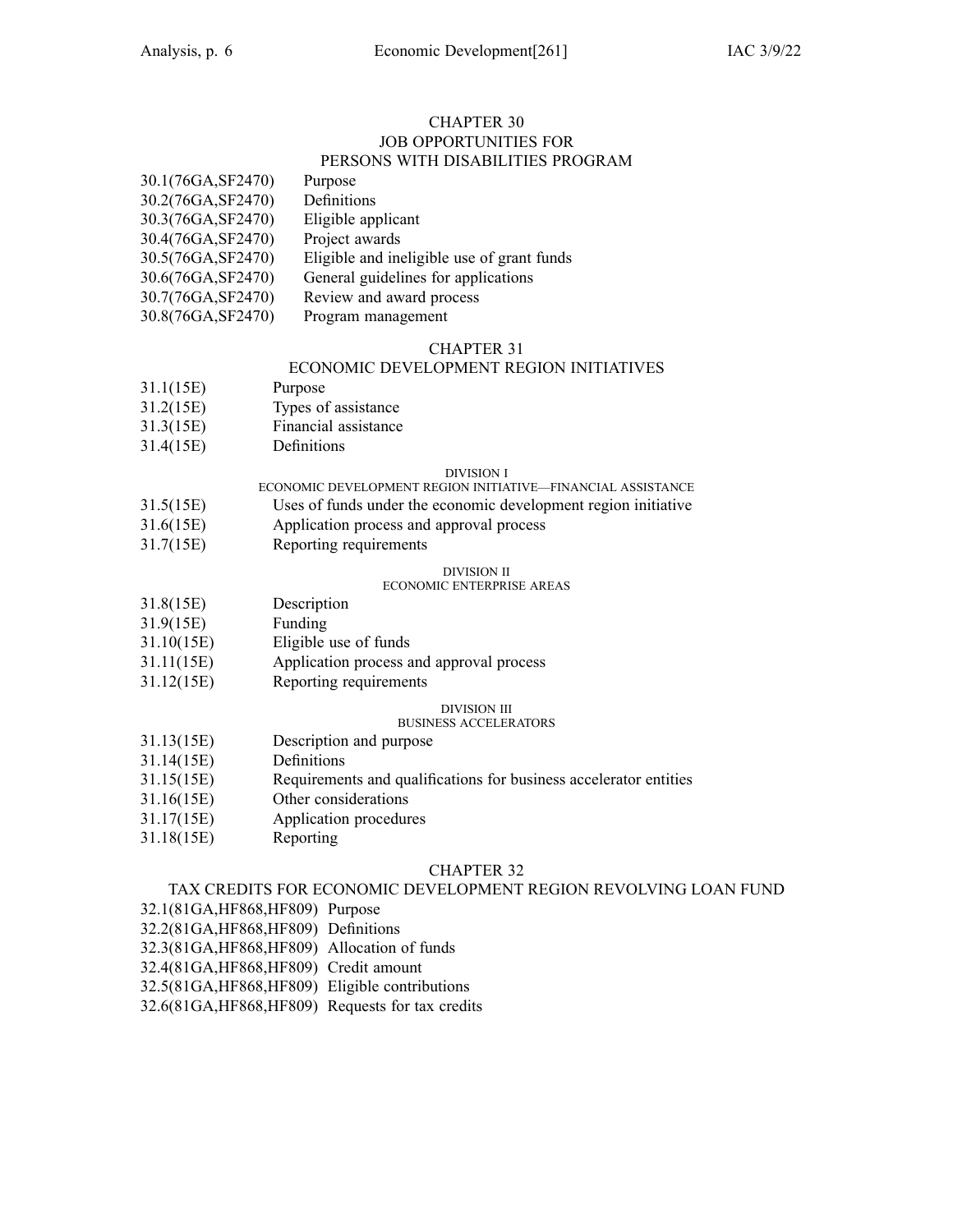### IOWA WINE AND BEER PROMOTION GRANT PROGRAM

- 33.1(15) Purpose
- 33.2(15) Definitions
- 33.3(15) Application and review processes

### CHAPTER 34

#### WELCOME CENTER PROGRAM

- 34.1(15) Purpose
- 34.2(15) Welcome center program

#### CHAPTER 35

### REGIONAL TOURISM MARKETING GRANT PROGRAM

35.1(82GA,SF302) Purpose

- 35.2(82GA,SF302) Definitions
- 35.3(82GA,SF302) Eligible applicants
- 35.4(82GA,SF302) Use of funds
- 35.5(82GA,SF302) Application procedures and content
- 35.6(82GA,SF302) Application review and approval procedures
- 35.7(82GA,SF302) Funding of grants; contracting

#### CHAPTER 36

### DOWNTOWN LOAN GUARANTEE PROGRAM

- 36.1(15) Purpose
- 36.2(15) Definitions
- 36.3(15) Eligibility
- 36.4(15) Application submittal and review process
- 36.5(15) Loan guarantee limitations
- 36.6(15) Annual fee
- 36.7(15) Agreement
- 36.8(15) Reporting

#### CHAPTER 37

#### CITY DEVELOPMENT BOARD

- 37.1(368) Expenses, annual repor<sup>t</sup> and rules
- 37.2(17A) Forms

#### CHAPTER 38

#### REGIONAL SPORTS AUTHORITY DISTRICTS

- 38.1(15E) Definitions
- 38.2(15E) Program description
- 38.3(15E) Program eligibility and application requirements
- 38.4(15E) Application scoring and certification of districts
- 38.5(15E) Contract administration
- 38.6(15E) Expenses, records, and reimbursements

#### CHAPTER 39

#### MAIN STREET IOWA PROGRAM

- 39.1(15) Purpose
- 39.2(15) Definitions
- 39.3(15) Program administration
- 39.4 and 39.5 Reserved
- 39.6(15) Application and selection process
- 39.7(15) Selection criteria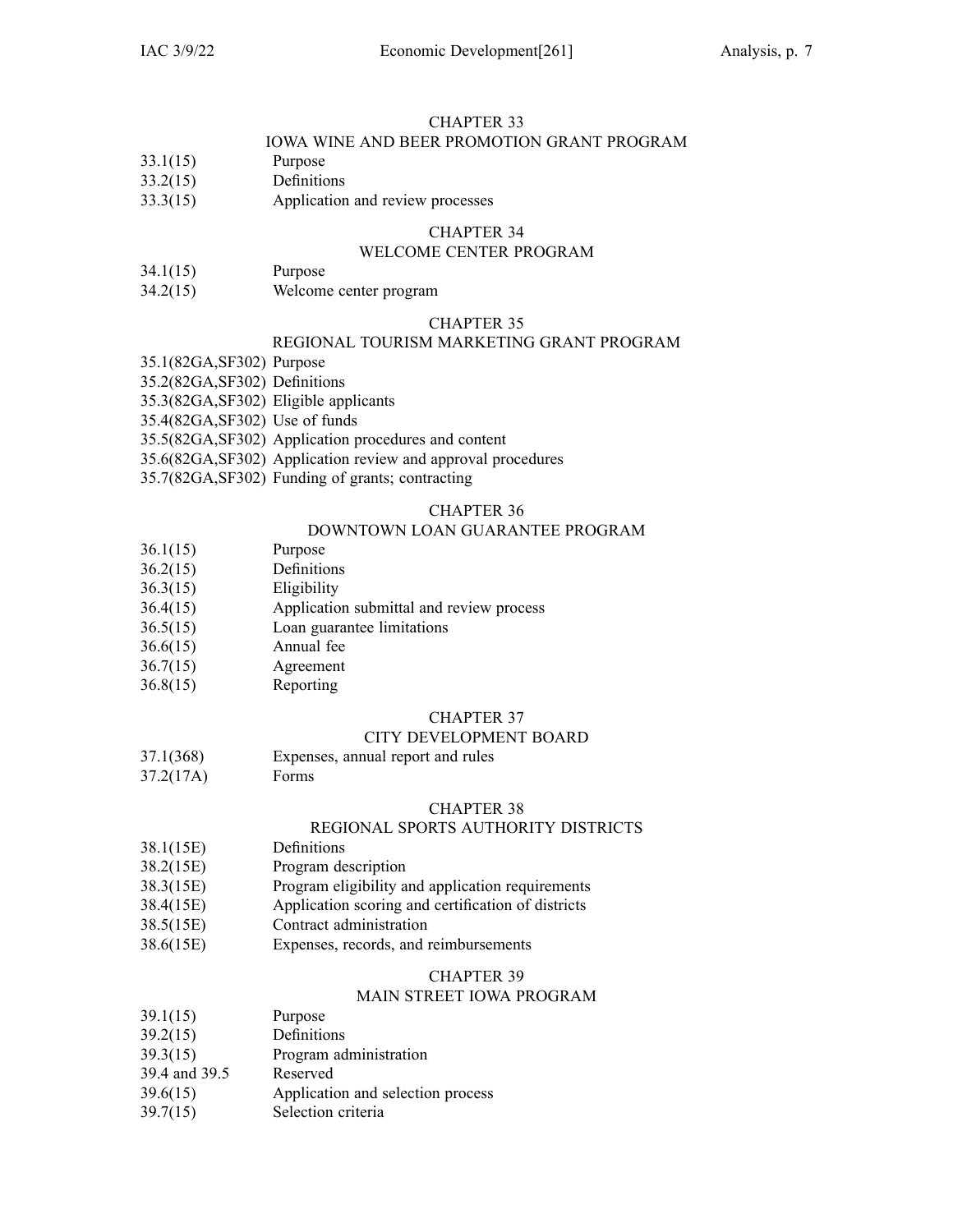| 39.8      | Reserved      |
|-----------|---------------|
| 39.9(15)  | Reports       |
| 39.10(15) | Noncompliance |
| 39.11(15) | Forms         |

### IOWA JOBS MAIN STREET PROGRAM

| 40.1(83GA, SF2389)  | Authority                  |
|---------------------|----------------------------|
| 40.2(83GA, SF2389)  | Purpose                    |
| 40.3(83GA, SF2389)  | Definitions                |
| 40.4(83GA, SF2389)  | Highest-priority list      |
| 40.5(83GA, SF2389)  | Funding                    |
| 40.6(83GA, SF2389)  | Financial management       |
| 40.7(83GA, SF2389)  | Reports                    |
| 40.8(83GA, SF2389)  | Signs                      |
| 40.9(83GA, SF2389)  | Noncompliance              |
| 40.10(83GA, SF2389) | Great places consideration |
|                     |                            |

#### CHAPTER 41

### COMMUNITY DEVELOPMENT FUND

- 41.1(79GA,HF718) Purpose
- 41.2(79GA,HF718) Program eligibility
- 41.3(79GA,HF718) General policies for applications
- 41.4(79GA,HF718) Application procedures
- 41.5(79GA,HF718) Application contents
- 41.6(79GA,HF718) Review process

41.7(79GA,HF718) Award process

- 41.8(79GA,HF718) Project managemen<sup>t</sup>
- 41.9(79GA,HF718) Performance reviews

#### CHAPTER 42

#### IOWA TOURISM GRANT PROGRAM

- 42.1(15) Definitions
- 42.2(15) Program description
- 42.3(15) Program eligibility and application requirements
- 42.4(15) Application scoring and approval process
- 42.5(15) Contract administration
- 42.6(15) Expenses, records, and reimbursements

#### CHAPTER 43

### HOOVER PRESIDENTIAL LIBRARY TAX CREDIT

- 43.1(15E) Purpose
- 43.2(15E) Definitions
- 43.3(15E) Authorization of tax credits
- 43.4(15E) Tax credit limitations
- 43.5(15E) Distribution process and review criteria

### CHAPTER 44

#### COG ASSISTANCE

- 44.1(28H) Purpose
- 44.2(28H) Definitions
- 44.3(28H) Eligibility
- 44.4(28H) Eligible activities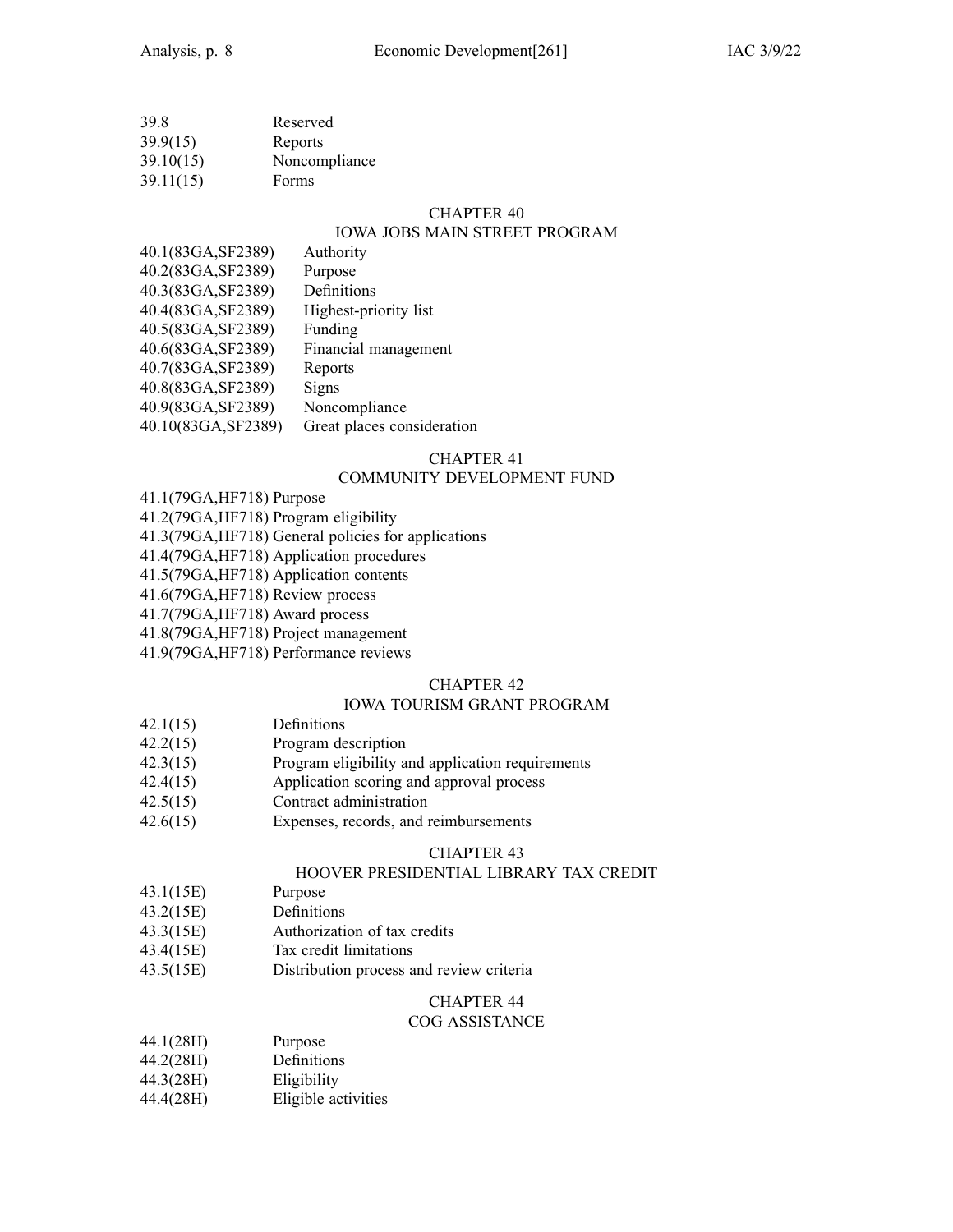- 44.5(28H) Application procedure
- 44.6(28H) Grant awards
- 44.7(28H) Funding
- 44.8(28H) Financial managemen<sup>t</sup> standards
- 44.9(28H) Record keeping and retention
- 44.10(28H) Progress reports
- 44.11(28H) Noncompliance
- 44.12(28H) Grant closeouts
- 44.13(28H) Compliance with state laws and regulations

#### COMMUNITY CATALYST BUILDING REMEDIATION PROGRAM

- 45.1(15) Purpose
- 45.2(15) Definitions
- 45.3(15) Program description
- 45.4(15) Program eligibility, application scoring, and funding decisions
- 45.5(15) Agreement required

#### CHAPTER 46

#### ENDOW IOWA GRANTS PROGRAM

- 46.1(81GA,HF868) Purpose
- 46.2(81GA,HF868) Definitions
- 46.3(81GA,HF868) Program procedures
- 46.4(81GA,HF868) Eligible applicants
- 46.5(81GA,HF868) Application and review criteria
- 46.6(81GA,HF868) Reporting requirements

#### CHAPTER 47

#### ENDOW IOWA TAX CREDITS

- 47.1(15E) Purpose
- 47.2(15E) Definitions
- 47.3(15E) Authorization of tax credits to taxpayers
- 47.4(15E) Distribution process and review criteria
- 47.5(15E) Reporting requirements

#### CHAPTER 48

#### WORKFORCE HOUSING TAX INCENTIVES PROGRAM

- 48.1(15) Authority
- 48.2(15) Purpose
- 48.3(15) Definitions
- 48.4(15) Housing project requirements
- 48.5(15) Housing project application and agreemen<sup>t</sup>
- 48.6(15) Workforce housing tax incentives
- 48.7(15) Annual program funding allocation, reallocation, and managemen<sup>t</sup> of excess demand
- 48.8(15) Application submittal and review process

DISASTER RECOVERY HOUSING PROGRAM

- 48.9(15) Housing project minimum requirements
- 48.10(15) Housing project application and agreemen<sup>t</sup>
- 48.11(15) Disaster recovery housing tax incentives
- 48.12(15) Program funding allocation and managemen<sup>t</sup> of excess demand
- 48.13(15) Application submittal and review process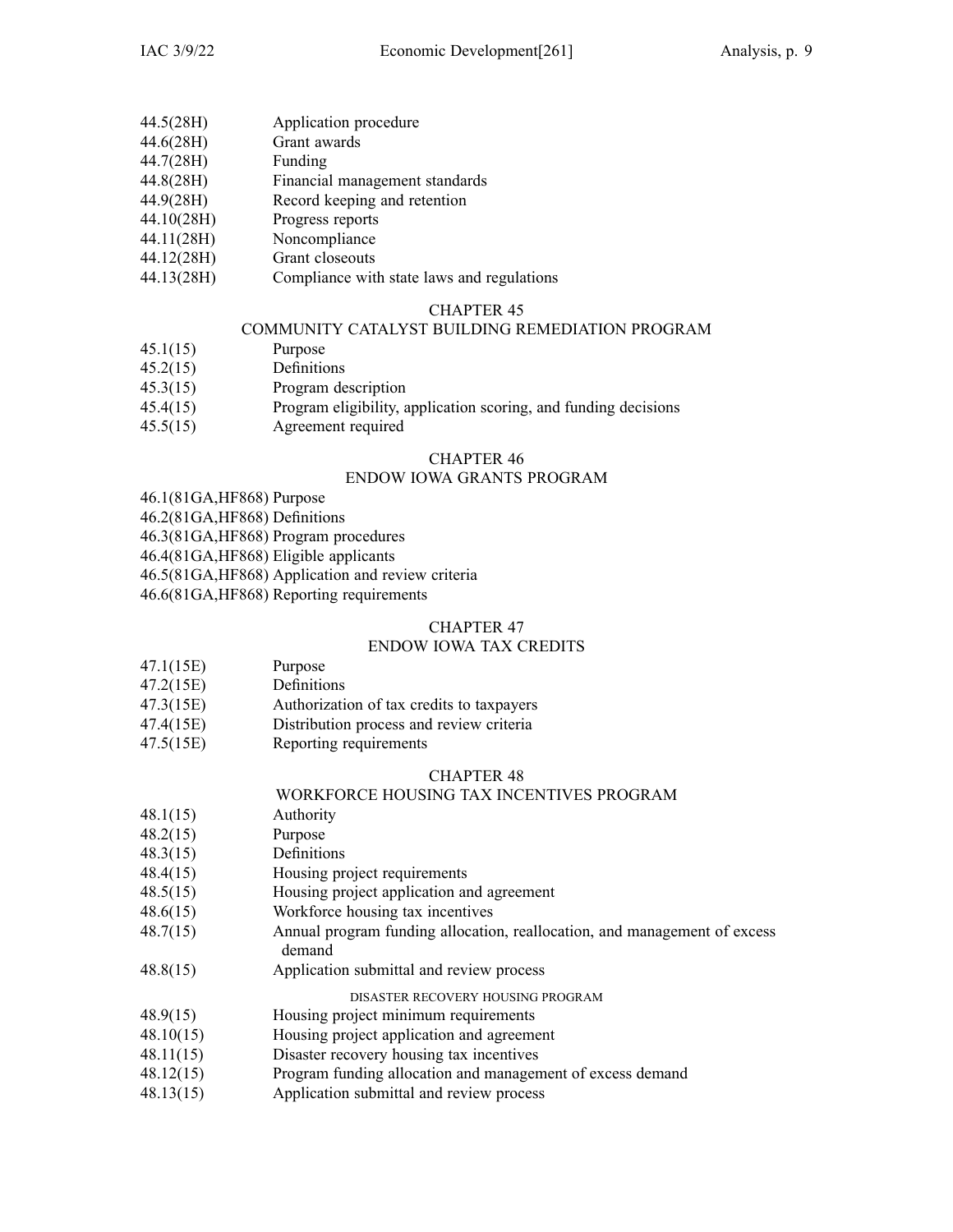#### CHAPTER 49 HISTORIC PRESERVATION AND CULTURAL AND ENTERTAINMENT DISTRICT TAX CREDITS

| 49.1(303,404A)         | Purpose                                                                                                                     |
|------------------------|-----------------------------------------------------------------------------------------------------------------------------|
| 49.2(404A)             | Program transition                                                                                                          |
| 49.3(404A)             | Definitions                                                                                                                 |
| 49.4(404A)             | Qualified rehabilitation expenditures                                                                                       |
| 49.5(404A)             | Historic preservation and cultural and entertainment district tax credit                                                    |
| 49.6(404A)             | Management of annual aggregate tax credit award limit                                                                       |
| 49.7(404A)             | Application and agreement process, generally                                                                                |
| 49.8(404A)             | Small projects                                                                                                              |
| 49.9(404A)             | Who may apply for the tax credit                                                                                            |
| 49.10(404A)            | Part 1 application—evaluation of significance                                                                               |
| 49.11(404A)            | Preapplication meeting                                                                                                      |
| 49.12(404A)            | Part 2 application—description of rehabilitation                                                                            |
| 49.13(404A)            | Registration application                                                                                                    |
| 49.14(404A)            | Agreement                                                                                                                   |
| 49.15(404A)            | Part 3 application—request for certification of completed work and verification of<br>qualified rehabilitation expenditures |
| 49.16(404A)            | Fees                                                                                                                        |
| 49.17(404A) Compliance |                                                                                                                             |
|                        | 49.18(404A) Certificate issuance; claiming the tax credit                                                                   |
| 49.19(303,404A)        | Appeals                                                                                                                     |

#### PART IV

*BUSINESS DEVELOPMENT DIVISION*

#### CHAPTER 50

#### DIVISION RESPONSIBILITIES

| 50.1(15) | Mission |
|----------|---------|
|----------|---------|

50.2(15) Division responsibilities

#### CHAPTER 51

#### BUTCHERY INNOVATION AND REVITALIZATION PROGRAM

- 51.1(15E) Purpose
- 51.2(15E) Definitions
- 51.3(15E) Eligibility
- 51.4(15E) Application submittal and review process
- 51.5(15E) Application scoring criteria
- 51.6(15E) Funding decisions
- 51.7(15E) Contract administration
- 51.8(15E) Disbursement of funds
- 51.9(15E) Reporting

#### CHAPTER 52

#### IOWA TARGETED SMALL BUSINESS CERTIFICATION PROGRAM

- 52.1(15) Definitions
- 52.2(15) Certification
- 52.3(15) Description of application
- 52.4(15) Eligibility standards
- 52.5(15) Special consideration
- 52.6(15) Family-owned business
- 52.7(15) Cottage industry
- 52.8(15) Decertification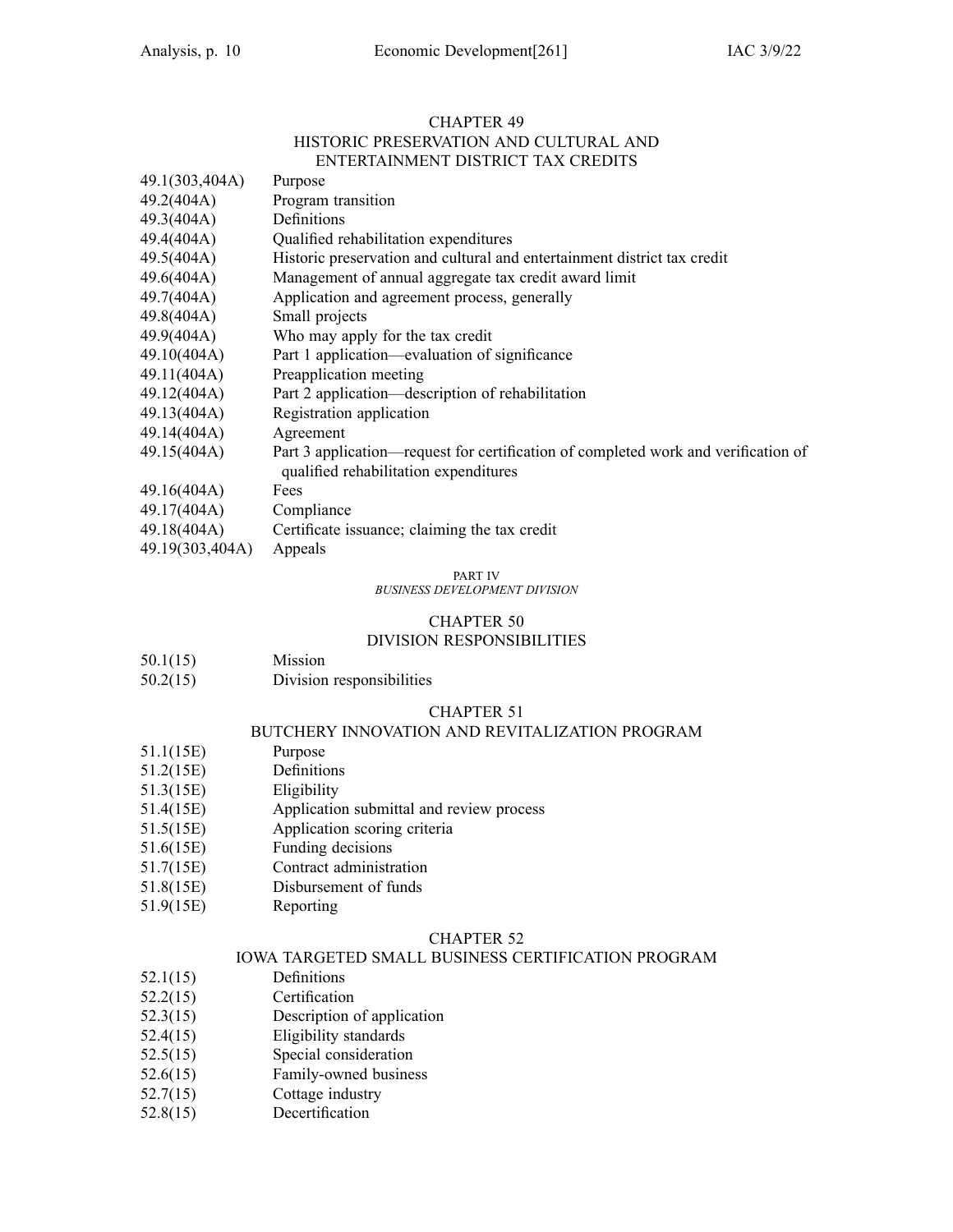- 52.9(15) Request for bond waiver
- 52.10(15) Fraudulent practices in connection with targeted small business programs

### COMMUNITY ECONOMIC BETTERMENT ACCOUNT (CEBA) PROGRAM

- 53.1(15) Purpose and administrative procedures
- 53.2(15) Definitions
- 53.3 Reserved
- 53.4(15) Eligible applicants
- 53.5(15) Provision of assistance
- 53.6(15) Application for assistance
- 53.7(15) Selection criteria
- 53.8(15) Small business gap financing
- 53.9(15) New business opportunities and new product development components
- 53.10(15) Venture project components
- 53.11(15) Modernization project componen<sup>t</sup>
- 53.12(15) Comprehensive managemen<sup>t</sup> assistance and entrepreneurial development
- 53.13 to 53.17 Reserved
- 53.18(15,83GA,SF344) Applicability of CEBA program after July 1, 2009

#### CHAPTER 54

#### IOWA TARGETED SMALL BUSINESS PROCUREMENT PROGRAM

- 54.1(73) Purpose
- 54.2(73) Definitions
- 54.3(73) Preliminary procedures
- 54.4(73) Identification of targeted small businesses
- 54.5(73) IDED administration
- 54.6(73) Certification
- 54.7(73) Request for review of certification denial
- 54.8(73) Certification review board
- 54.9(73) Decertification
- 54.10(73) Notice of solicitation for bids
- 54.11 Reserved
- 54.12(73) Determination of ability to perform
- 54.13(73) Other procuremen<sup>t</sup> procedures
- 54.14(73) Reporting requirements
- 54.15(73) Maintenance of records

### CHAPTER 55

#### TARGETED SMALL BUSINESS FINANCIAL ASSISTANCE PROGRAM

- 55.1(15) Targeted small business financial assistance program (TSBFAP)
- 55.2(15) Definitions
- 55.3(15) Application and approval
- 55.4(15) Monitoring
- 55.5(15) Disbursement of funds

#### CHAPTER 56

#### EMPLOYEE STOCK OWNERSHIP PLAN (ESOP) FORMATION ASSISTANCE

56.1(85GA,HF648) Purpose

56.2(85GA,HF648) Definitions

56.3(85GA,HF648) Program description

56.4(85GA,HF648) Program eligibility, application scoring, and funding decisions

56.5(85GA,HF648) Contract required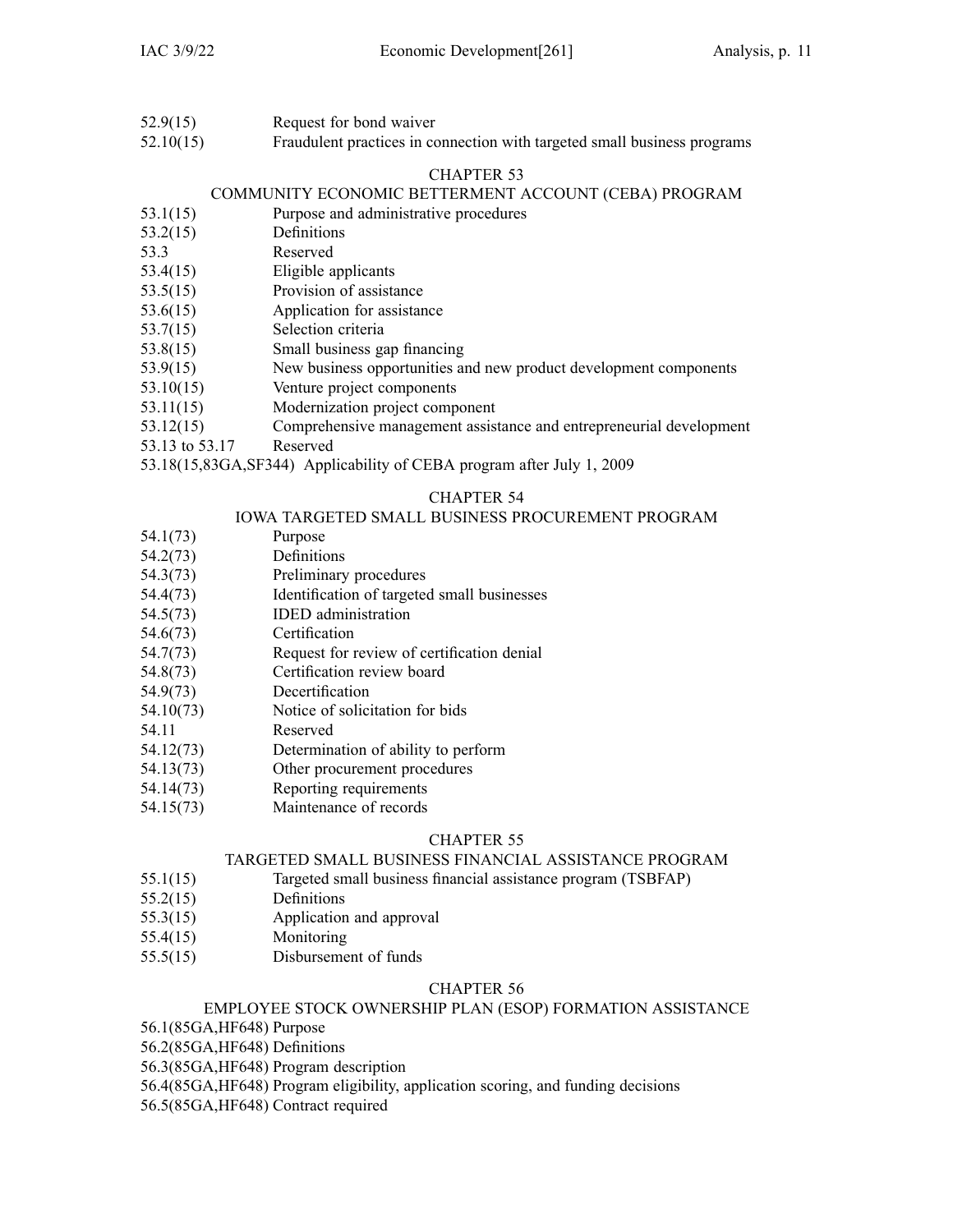#### CHAPTER 57 VALUE-ADDED AGRICULTURAL PRODUCTS AND PROCESSES FINANCIAL ASSISTANCE PROGRAM (VAAPFAP)

- 57.1(15E) Purpose and administrative procedures
- 57.2(15E) Definitions
- 57.3(15E) General eligibility
- 57.4(15E) Program components and eligibility requirements
- 57.5(15E) Ineligible projects
- 57.6(15E) Awards
- 57.7(15E) Application procedure
- 57.8(15E) Review process
- 57.9 Reserved
- 57.10(15E) Evaluation and rating criteria

57.11 to 57.15 Reserved

57.16(15E,83GA,SF344) Applicability of VAAPFAP program after July 1, 2009

### CHAPTER 58

### NEW JOBS AND INCOME PROGRAM

- 58.1(15) Purpose
- 58.2(15) Definitions
- 58.3(15) Agreement prerequisites
- 58.4(15) Program benefits
- 58.5(15) Limitation on incentives
- 58.6(15) Application
- 58.7(15) Eligibility requirements
- 58.8(15) Ineligibility
- 58.9(15) Application
- 58.10(15) Department and board action
- 58.11(15) Agreement
- 58.12 Reserved
- 58.13(15) Compliance monitoring; notice of noncompliance and penalties
- 58.14(15) Repayment
- 58.15(15) Amendments

58.16(81GA,HF868) Applicability of new jobs and income program after July 1, 2005

### CHAPTER 59

#### ENTERPRISE ZONE (EZ) PROGRAM

- 59.1(15E) Purpose and administrative procedures
- 59.2(15E) Definitions
- 59.3(15E) Enterprise zone certification
- 59.4(15E) Enterprise zone commission
- 59.5(15E) Eligibility and negotiations
- 59.6(15E) Eligible business
- 59.7 Reserved
- 59.8(15E) Eligible housing business
- 59.9 Reserved
- 59.10(15E) Commission review of businesses' applications
- 59.11(15E) Other commission responsibilities
- 59.12(15E) Department action on eligible applications
- 59.13 and 59.14 Reserved
- 59.15(15E) Applicability on or after July 1, 2014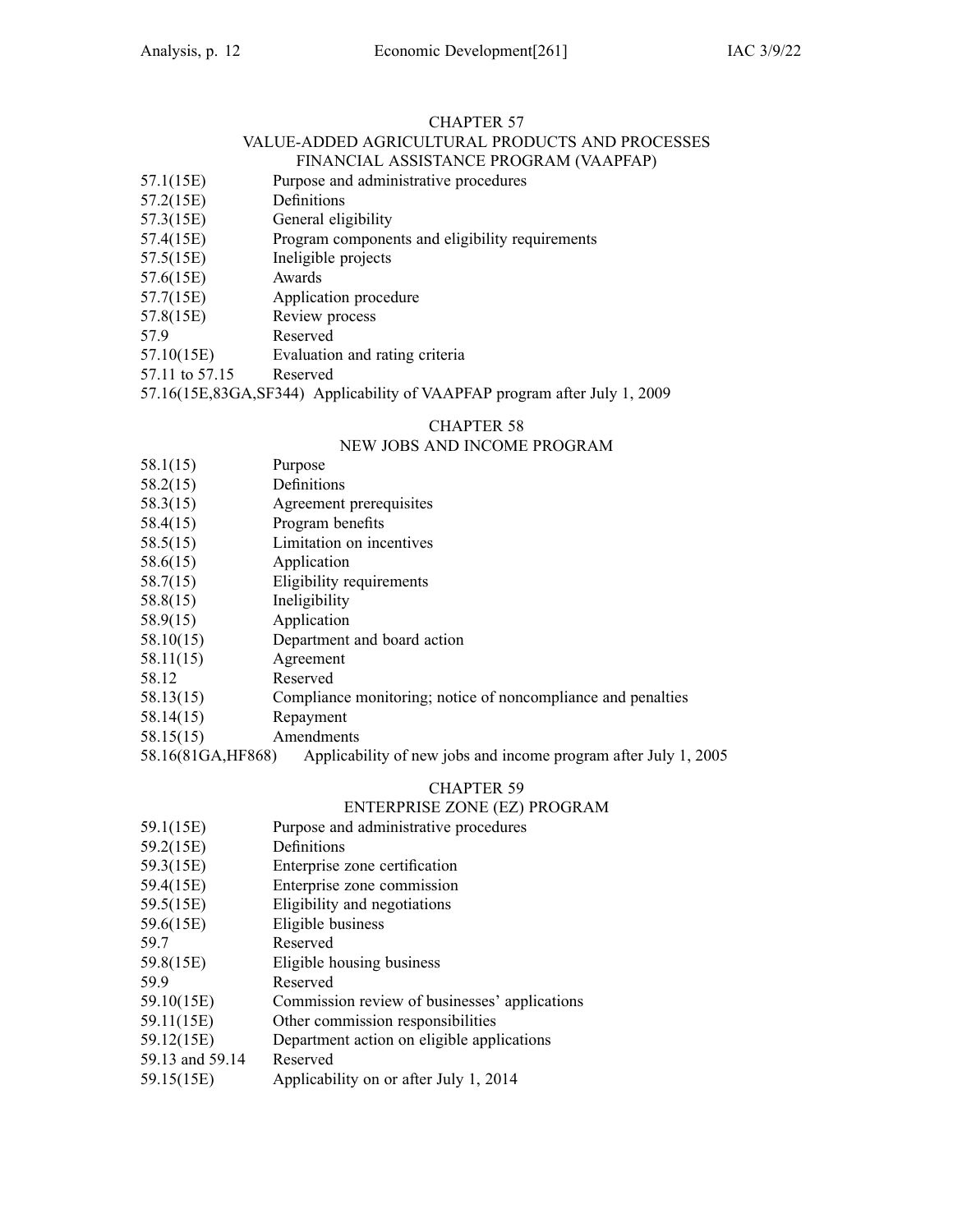#### CHAPTER 60 ENTREPRENEURIAL VENTURES ASSISTANCE (EVA) PROGRAM

- 60.1(15) Purpose and administrative procedures
- 60.2(15) Definitions
- 60.3(15) Eligibility requirements
- 60.4(15) Financial assistance
- 60.5(15) Technical assistance
- 60.6(15) Application process
- 60.7(15) Review criteria
- 60.8 and 60.9 Reserved

60.10(15,83GA,SF344) Applicability of EVA program after July 1, 2009

### CHAPTER 61

#### PHYSICAL INFRASTRUCTURE ASSISTANCE PROGRAM (PIAP)

- 61.1(15E) Purpose and administrative procedures
- 61.2(15E) Eligible activities
- 61.3(15E) Eligibility requirements
- 61.4(15E) Application procedures
- 61.5(15E) Application review criteria, performance measures
- 61.6 Reserved
- 61.7(15E) Forms of assistance available; award amount
- 61.8 Reserved
- 61.9(15E) Applicability of PIAP program after July 1, 2009

### CHAPTER 62

#### COGENERATION PILOT PROGRAM

62.1(80GA,HF391) Purpose

62.2(80GA,HF391) Eligible activities

62.3(80GA,HF391) Eligibility requirements

62.4(80GA,HF391) Application procedures

62.5(80GA,HF391) Application review

62.6(80GA,HF391) Award process

62.7(80GA,HF391) Annual progress repor<sup>t</sup>

#### CHAPTER 63

#### UNIVERSITY-BASED RESEARCH UTILIZATION PROGRAM

63.1(80GA,HF692,HF683) Purpose

63.2(80GA,HF692,HF683) Definitions

- 63.3(80GA,HF692,HF683) Business eligibility
- 63.4(80GA,HF692,HF683) Program benefits
- 63.5(80GA,HF692,HF683) Funding appropriation to the regents university
- 63.6(80GA,HF692,HF683) Business application
- 63.7(80GA,HF692,HF683) Application and award process
- 63.8(80GA,HF692,HF683) Program administration

#### CHAPTER 64

#### NEW CAPITAL INVESTMENT PROGRAM

64.1(80GA,HF677) Purpose

64.2(80GA,HF677) Definitions

64.3(80GA,HF677) Applying for benefits

64.4(80GA,HF677) Benefits

64.5(80GA,HF677) Agreement, compliance, and repaymen<sup>t</sup> provisions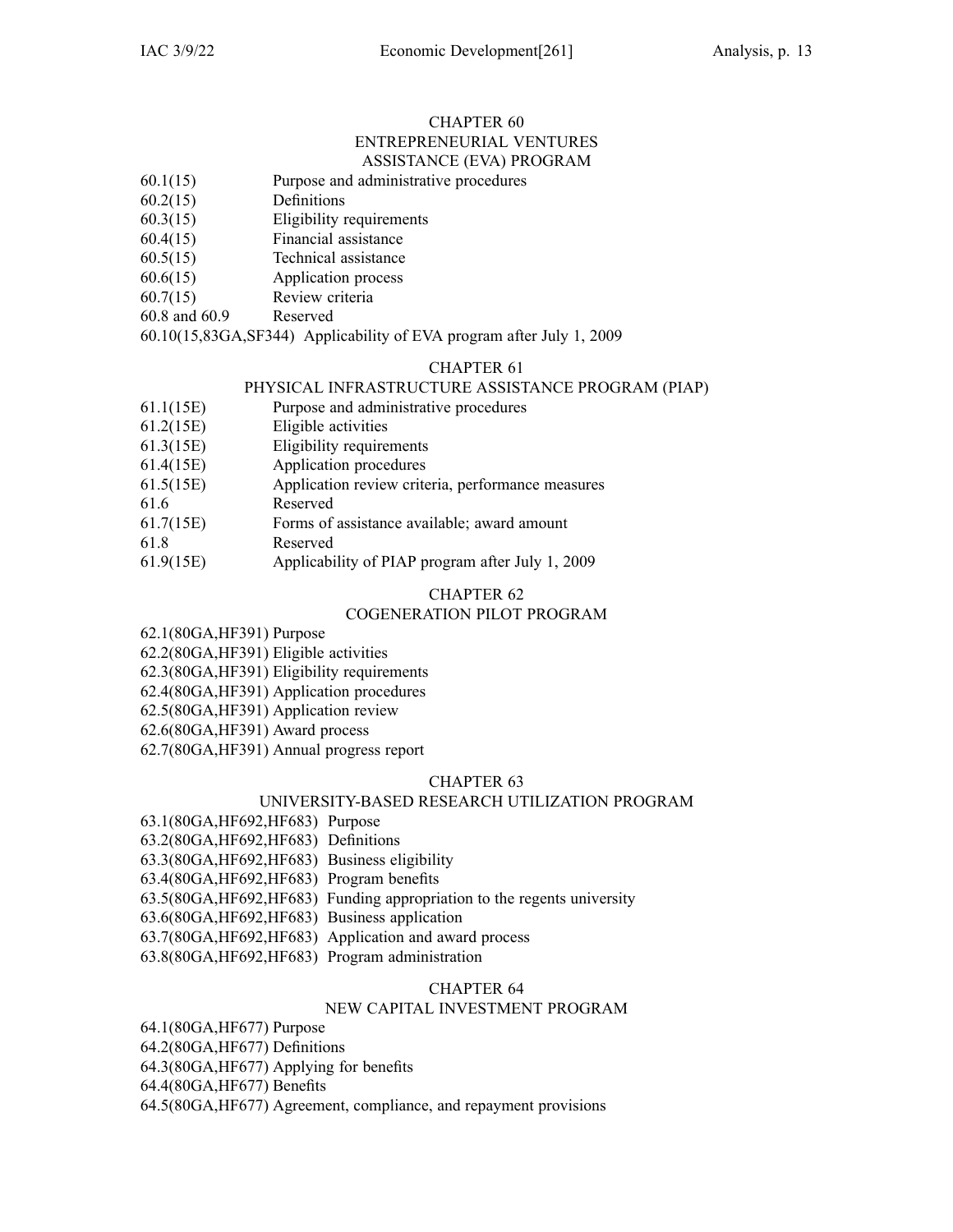64.6(80GA,HF677) Amendments

64.7(80GA,HF677) Other benefits

64.8(81GA,HF868) Applicability of new capital investment program after July 1, 2005

#### CHAPTER 65

### BROWNFIELD AND GRAYFIELD REDEVELOPMENT

- 65.1(15) Purpose
- 65.2(15) Definitions
- 65.3(15) Eligible applicants
- 65.4(15) Eligible forms of assistance and limitations
- 65.5(15) Repayment to economic development authority
- 65.6(15) General procedural overview
- 65.7(15) Application to the brownfield redevelopment program—agreements
- 65.8(15) Application to the redevelopment tax credits program—registration of projects—agreements
- 65.9(15) Application review criteria
- 65.10(15) Administration of awards
- 65.11(15) Redevelopment tax credit
- 65.12(15) Review, approval, and repaymen<sup>t</sup> requirements of redevelopment tax credit

### CHAPTER 66

### ASSISTIVE DEVICE TAX CREDIT

| 66.1(78GA,ch1194) | Purpose                            |
|-------------------|------------------------------------|
| 66.2(78GA,ch1194) | Definitions                        |
| 66.3(78GA,ch1194) | Eligibility criteria               |
| 66.4(78GA,ch1194) | Application process                |
| 66.5(78GA,ch1194) | Review, decision and award process |
| 66.6(78GA,ch1194) | Certification                      |
| 66.7(78GA,ch1194) | Monitoring and misuse of funds     |
| 66.8(78GA,ch1194) | Tax credit                         |

### CHAPTER 67

### LIFE SCIENCE ENTERPRISES

| 67.2(78GA,ch1197)<br>Definitions<br>67.3(78GA,ch1197)<br>Filing of notice of intent<br>67.4(78GA,ch1197)<br>Filing of life science enterprise plan<br>67.5(78GA,ch1197)<br>Review by board<br>67.6(78GA,ch1197)<br>67.7(78GA,ch1197)<br>Amendment of plan<br>67.8(78GA,ch1197)<br>Successor enterprise<br>67.9(78GA,ch1197)<br>Filing | 67.1(78GA,ch1197) | Purpose                                          |
|---------------------------------------------------------------------------------------------------------------------------------------------------------------------------------------------------------------------------------------------------------------------------------------------------------------------------------------|-------------------|--------------------------------------------------|
|                                                                                                                                                                                                                                                                                                                                       |                   |                                                  |
|                                                                                                                                                                                                                                                                                                                                       |                   |                                                  |
|                                                                                                                                                                                                                                                                                                                                       |                   |                                                  |
|                                                                                                                                                                                                                                                                                                                                       |                   |                                                  |
|                                                                                                                                                                                                                                                                                                                                       |                   | Life science enterprise land ownership exemption |
|                                                                                                                                                                                                                                                                                                                                       |                   |                                                  |
|                                                                                                                                                                                                                                                                                                                                       |                   |                                                  |
|                                                                                                                                                                                                                                                                                                                                       |                   |                                                  |

#### CHAPTER 68

#### HIGH QUALITY JOBS PROGRAM (HQJP)

- 68.1(15) Administrative procedures and definitions
- 68.2(15) Eligibility requirements
- 68.3(15) Application process and review
- 68.4(15) Tax incentives
- 68.5(15) Project completion assistance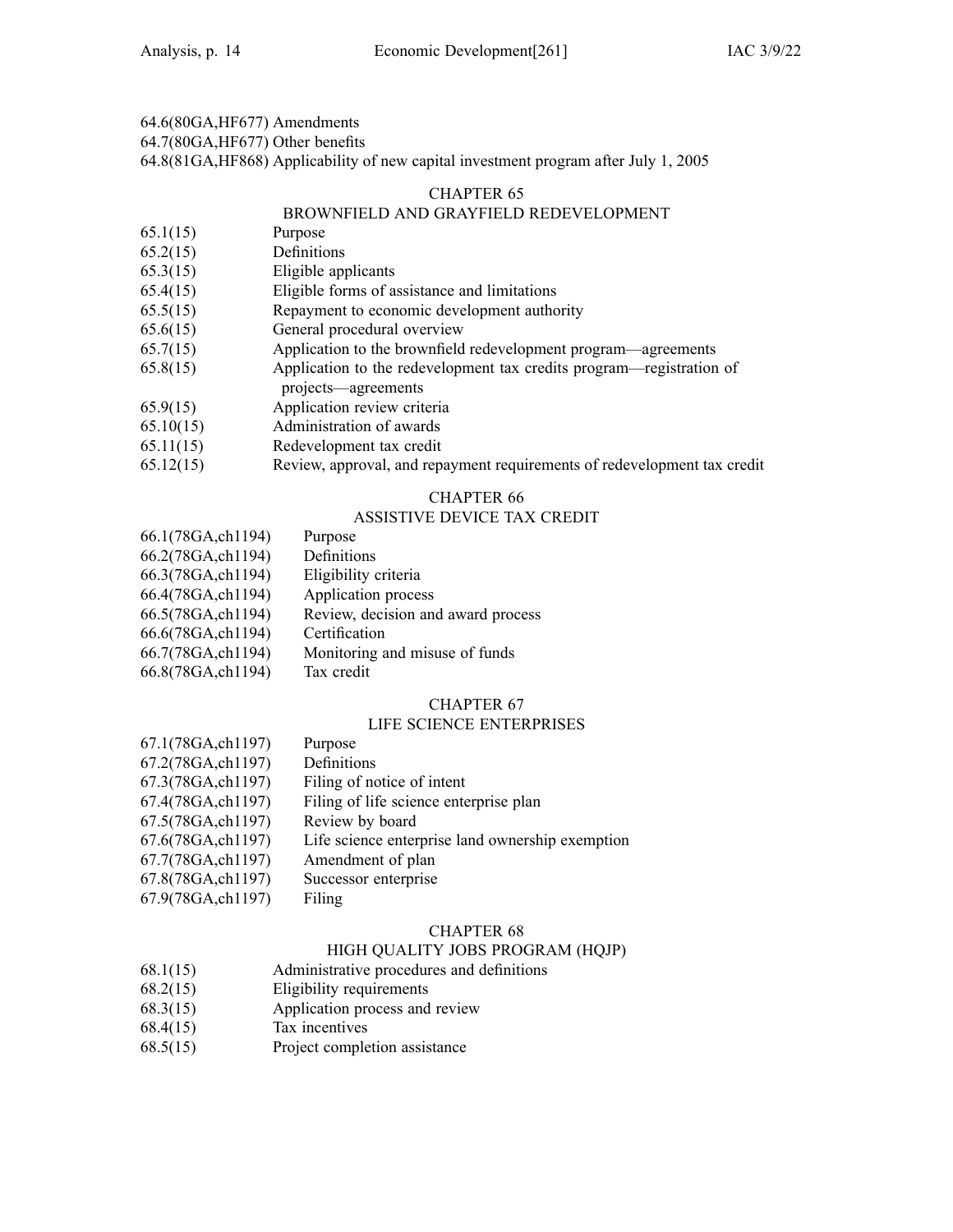### LOAN AND CREDIT GUARANTEE PROGRAM

69.1(15E,81GA,HF868) Purpose 69.2(15E,81GA,HF868) Definitions

69.3(15E,81GA,HF868) Application and review process

69.4(15E,81GA,HF868) Application approval or rejection

69.5(15E,81GA,HF868) Terms and conditions

69.6(15E,81GA,HF868) Administrative costs and program fees

69.7(15E,81GA,HF868) Administration of guarantees

69.8(15E,83GA,SF344) Applicability of LCG program after July 1, 2009

#### CHAPTER 70

#### PORT AUTHORITY GRANT PROGRAM

| 70.1(81GA, HF2782) | Purpose                             |
|--------------------|-------------------------------------|
| 70.2(81GA, HF2782) | Definitions                         |
| 70.3(81GA, HF2782) | Program procedures                  |
| 70.4(81GA, HF2782) | Eligibility                         |
| 70.5(81GA, HF2782) | Application and review criteria     |
| 70.6(81GA, HF2782) | Monitoring, reporting and follow-up |

### CHAPTER 71

### TARGETED JOBS WITHHOLDING TAX CREDIT PROGRAM

- 71.1(403) Definitions
- 71.2(403) Eligibility requirements
- 71.3(403) Pilot project city application process and review
- 71.4(403) Withholding agreements
- 71.5(403) Project approval
- 71.6(403) Reporting requirements
- 71.7(403) Applicability

### CHAPTER 72

### IOWA EXPORT TRADE ASSISTANCE PROGRAM

- 72.1(78GA,ch197) Purpose
- 72.2(78GA,ch197) Definitions
- 72.3(78GA,ch197) Eligible applicants
- 72.4(78GA,ch197) Eligible reimbursements
- 72.5(78GA,ch197) Applications for assistance
- 72.6(78GA,ch197) Selection process
- 72.7(78GA,ch197) Limitations
- 72.8(78GA,ch197) Forms

#### CHAPTER 73

#### Reserved

#### CHAPTER 74

#### GROW IOWA VALUES FINANCIAL ASSISTANCE PROGRAM

- 74.1(83GA,SF344) Purpose and administrative procedures
- 74.2(83GA,SF344) 130 percen<sup>t</sup> wage componen<sup>t</sup>
- 74.3(83GA,SF344) 100 percen<sup>t</sup> wage componen<sup>t</sup>
- 74.4(83GA,SF344) Entrepreneurial componen<sup>t</sup>

74.5(83GA,SF344) Infrastructure componen<sup>t</sup>

74.6(83GA,SF344) Value-added agriculture componen<sup>t</sup>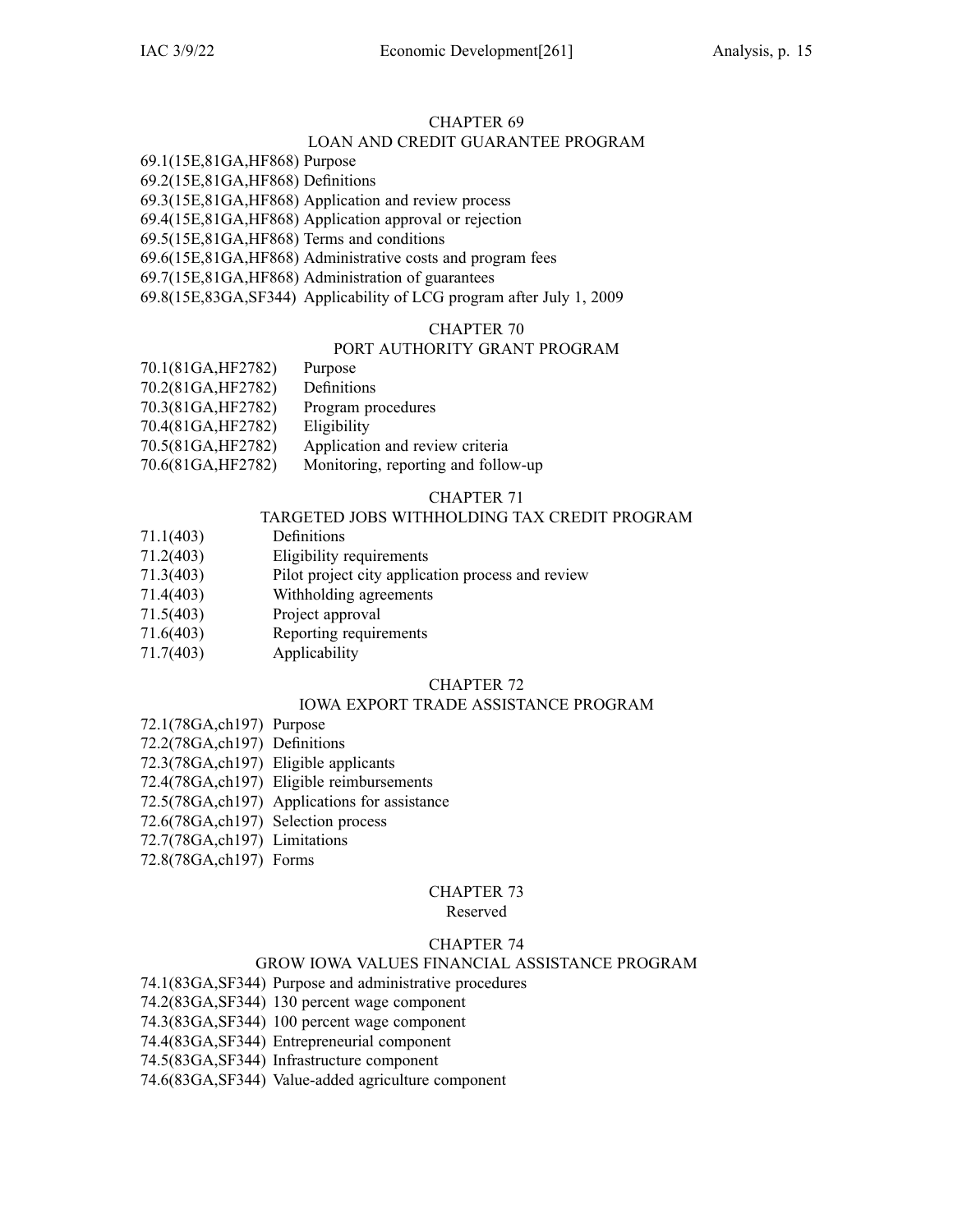- 74.7(83GA,SF344) Disaster recovery componen<sup>t</sup>
- 74.8(15) Applicability of the grow Iowa values financial assistance program on or after July 1, 2012

#### OPPORTUNITIES AND THREATS PROGRAM

#### 75.1(83GA,SF344) Purpose

- 75.2(83GA,SF344) Administrative procedures
- 75.3(83GA,SF344) Eligible applicants
- 75.4(83GA,SF344) Review criteria
- 75.5(83GA,SF344) Award criteria
- 75.6(15) Applicability of the opportunities and threats program on or after July 1, 2012

#### CHAPTER 76

### AGGREGATE TAX CREDIT LIMIT FOR CERTAIN ECONOMIC DEVELOPMENT PROGRAMS

- 76.1(15) Authority
- 76.2(15) Purpose
- 76.3(15) Definitions
- 76.4(15) Tax credit cap—exceeding the cap—reallocation of declinations
- 76.5(15) Allocating the tax credit cap
- 76.6(15) Reporting to the department of revenue

#### CHAPTER 77

#### SITE DEVELOPMENT PROGRAM

### DIVISION I

#### GENERAL PROVISIONS

| 77.1(15E) | Purposes |
|-----------|----------|
|           |          |

- 77.2(15E) Authority
- 77.3(15E) Definitions
- 77.4 to 77.10 Reserved

#### DIVISION II

### CERTIFICATE OF READINESS

- 77.11(15E) Eligibility
- 77.12(15E) Application; review; approval
- 77.13(15E) Evaluation criteria
- 77.14(15E) Certificate of readiness
- 77.15 to 77.20 Reserved

### DIVISION III

#### **CONSULTATION**

77.21(15E) Consultation

### CHAPTER 78

#### SMALL BUSINESS DISASTER RECOVERY FINANCIAL ASSISTANCE PROGRAM

#### DIVISION I

#### 2008 NATURAL DISASTER SMALL BUSINESS DISASTER RECOVERY FINANCIAL ASSISTANCE PROGRAM

- 78.1(15) Purpose
- 78.2(15) Definitions
- 78.3(15) Distribution of funds to administrative entities
- 78.4(15) Eligible business
- 78.5(15) Eligible program activities; maximum amount of assistance
- 78.6(15) Allowable types of assistance to eligible businesses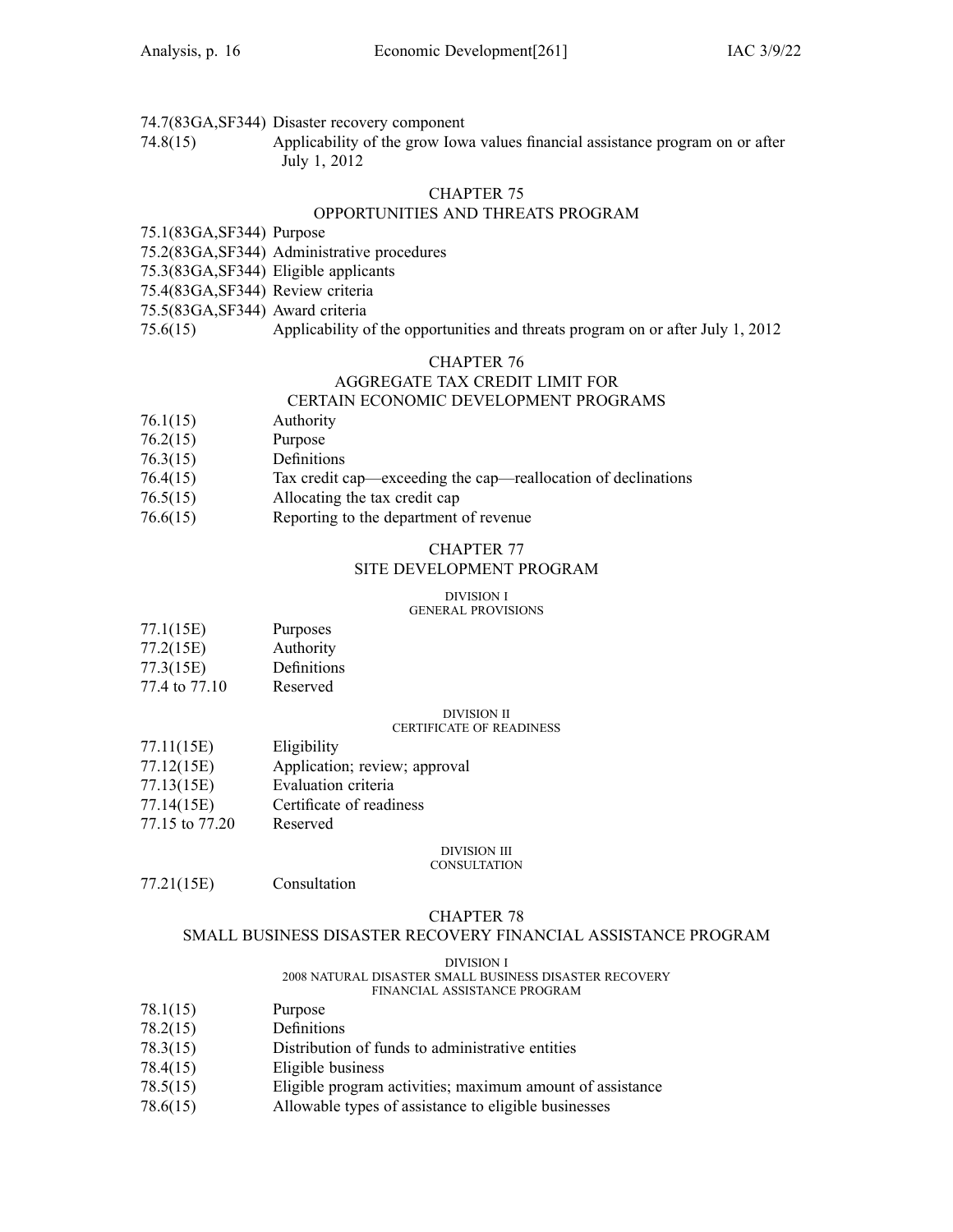| 78.7(15)     | Program administration and reporting |
|--------------|--------------------------------------|
| $700 + 7010$ | $D$ accuracy                         |

78.8 to 78.10 Reserved

### DIVISION II

2010 IOWANS HELPING IOWANS BUSINESS ASSISTANCE PROGRAM

- 78.11(15) Purpose
- 78.12(15) Definitions
- 78.13(15) Eligible business
- 78.14(15) Eligible program activities; maximum amount of assistance
- 78.15(15) Distribution of funds; application
- 78.16(15) Form of assistance available to eligible businesses
- 78.17(15) Grants to administrative entities
- 78.18(15) Award; acceptance

#### CHAPTER 79

#### DISASTER RECOVERY BUSINESS RENTAL ASSISTANCE PROGRAM

- 79.1(15) Purpose
- 79.2(15) Definitions
- 79.3(15) Eligible business; application review
- 79.4(15) Eligible program activities; maximum amount of assistance
- 79.5(15) Distribution of funds to administrative entities
- 79.6(15) Program administration; reporting requirements

#### CHAPTER 80

### IOWA SMALL BUSINESS LOAN PROGRAM

- 80.1(83GA,SF2389) Purpose 80.2(83GA,SF2389) Authority
- 80.3(83GA,SF2389) Definitions
- 80.4(83GA,SF2389) Administrator
- 80.5(83GA,SF2389) General loan terms
- 80.6(83GA,SF2389) Eligibility
- 80.7(83GA,SF2389) Application
- 80.8(83GA,SF2389) Application review
- 80.9(83GA,SF2389) Recommendation; loan agreemen<sup>t</sup>
- 80.10(83GA,SF2389) Repayment
- 80.11(83GA,SF2389) Default

#### CHAPTER 81

#### RENEWABLE CHEMICAL PRODUCTION TAX CREDIT PROGRAM

- 81.1(15) Purpose
- 81.2(15) Definitions
- 81.3(15) Eligibility requirements
- 81.4(15) Application process and review
- 81.5(15) Agreement
- 81.6(15) Renewable chemical production tax credit
- 81.7(15) Claiming the tax credit
- 81.8(15) Process to add building block chemicals
- 81.9(15) Additional information—confidentiality—annual repor<sup>t</sup>

#### CHAPTERS 82 to 100 Reserved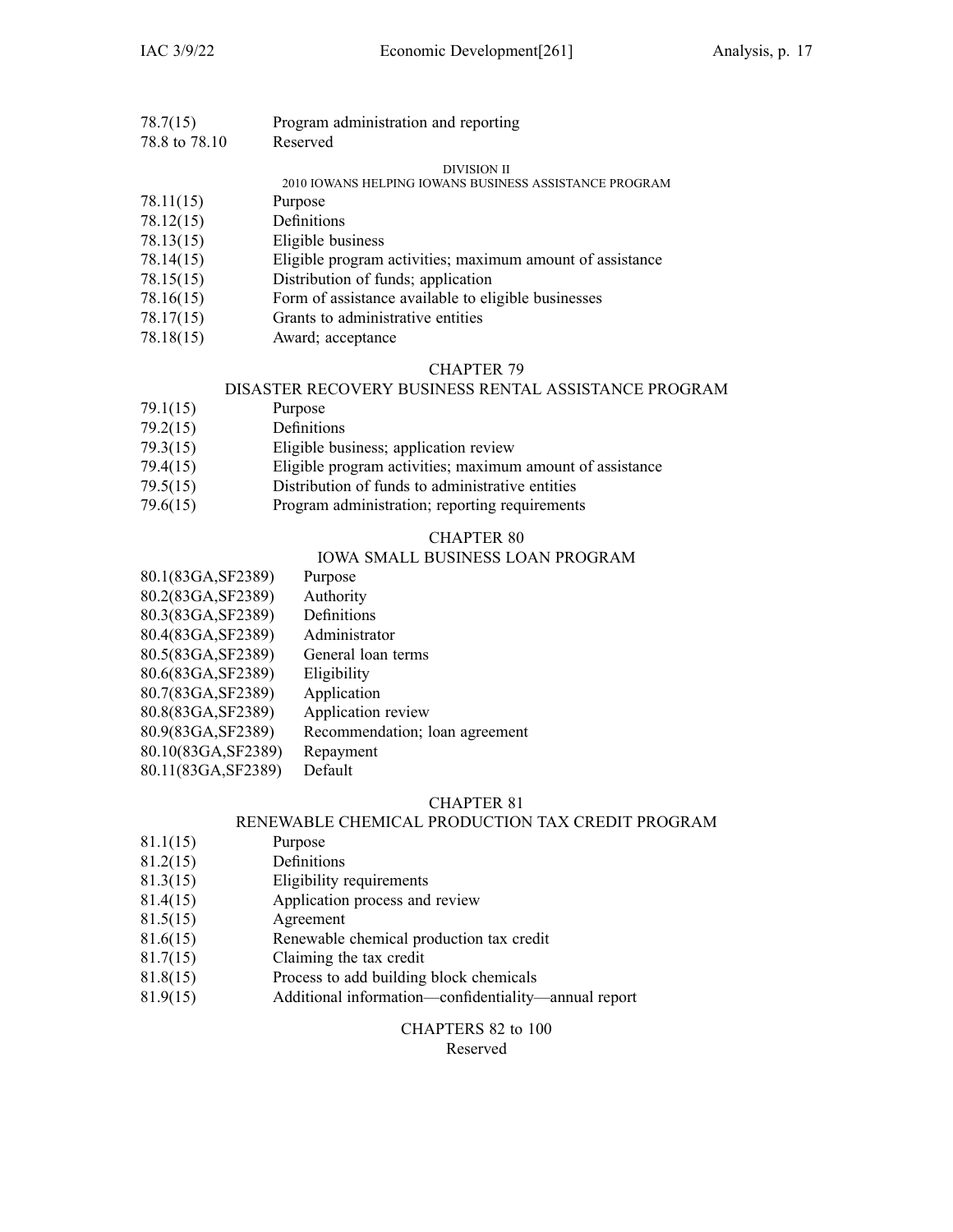#### PART V

#### *INNOVATION AND COMMERCIALIZATION ACTIVITIES*

#### CHAPTER 101 MISSION AND RESPONSIBILITIES

- 101.1(15) Mission
- 101.2(15) Responsibilities

#### CHAPTER 102

#### ENTREPRENEUR INVESTMENT AWARDS PROGRAM

- 102.1(15E) Authority
- 102.2(15E) Purpose
- 102.3(15E) Definitions
- 102.4(15E) Program description, application procedures, and delegation of functions
- 102.5(15E) Program funding
- 102.6(15E) Eligibility requirements and competitive scoring process
- 102.7(15E) Contract and repor<sup>t</sup> information required

#### CHAPTER 103

#### INFORMATION TECHNOLOGY TRAINING PROGRAM

- 103.1(15,83GA,SF142) Authority—program termination and transition
- 103.2(15,83GA,SF142) Purpose
- 103.3(15,83GA,SF142) Definitions
- 103.4(15,83GA,SF142) Program funding
- 103.5(15,83GA,SF142) Matching funds requirement
- 103.6(15,83GA,SF142) Use of program funds
- 103.7(15,83GA,SF142) Eligible business
- 103.8(15,83GA,SF142) Ineligible business
- 103.9(15,83GA,SF142) Eligible employee
- 103.10(15,83GA,SF142) Ineligible employee
- 103.11(15,83GA,SF142) Application and review process
- 103.12(15,83GA,SF142) Application scoring criteria
- 103.13(15,83GA,SF142) Contract and reporting

#### CHAPTER 104

#### INNOVATIVE BUSINESSES INTERNSHIP PROGRAM

- 104.1(15) Authority
- 104.2(15) Purpose
- 104.3(15) Definitions
- 104.4(15) Program funding
- 104.5(15) Eligible business
- 104.6(15) Ineligible business
- 104.7(15) Eligible students
- 104.8(15) Ineligible students
- 104.9(15) Application submittal and review process
- 104.10(15) Application content and other requirements
- 104.11(15) Selection process
- 104.12(15) Application scoring criteria
- 104.13(15) Contract and reporting

#### CHAPTER 105

#### DEMONSTRATION FUND

105.2(15) Purpose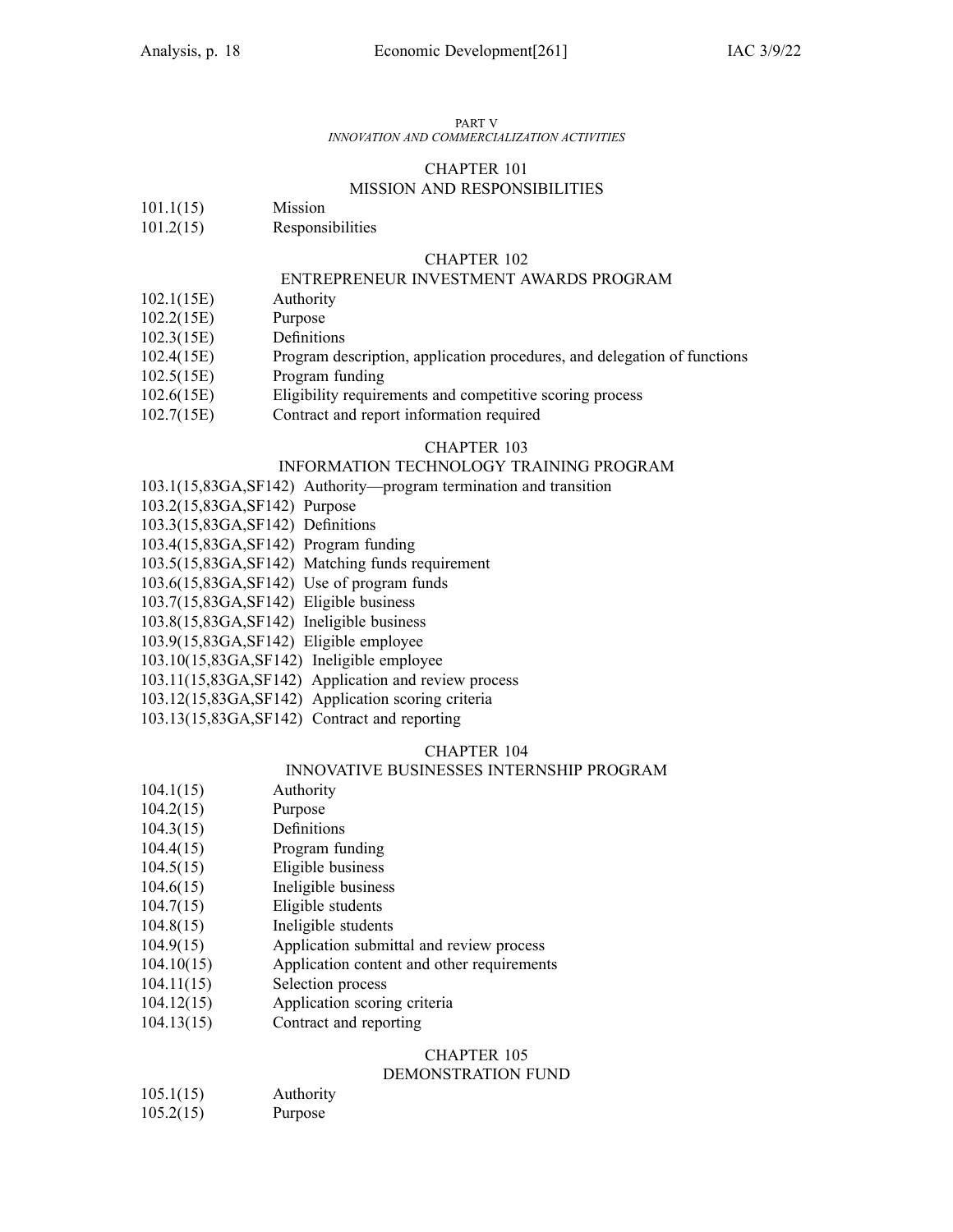- 105.3(15) Definitions
- 105.4(15) Project funding
- 105.5(15) Matching funds requirement
- 105.6(15) Eligible applicants
- 105.7(15) Ineligible applicants
- 105.8(15) Application and review process
- 105.9(15) Application selection criteria
- 105.10(15) Contract and reporting

#### SMALL BUSINESS INNOVATION RESEARCH AND TECHNOLOGY TRANSFER OUTREACH PROGRAM

- 106.1(15) Authority
- 106.2(15) Purpose and goals
- 106.3(15) Definitions
- 106.4(15) Program description, application procedures, and delegation of functions
- 106.5(15) Program funding
- 106.6(15) Eligibility requirements
- 106.7(15) Agreement and repor<sup>t</sup> information required

#### CHAPTER 107

#### TARGETED INDUSTRIES NETWORKING FUND

- 107.1(82GA,ch122) Authority—fund termination and transition
- 107.2(82GA,ch122) Purpose
- 107.3(82GA,ch122) Definitions
- 107.4(82GA,ch122) Program funding
- 107.5(82GA,ch122) Eligible applicants
- 107.6(82GA,ch122) Application and review process
- 107.7(82GA,ch122) Application selection criteria
- 107.8(82GA,ch122) Contract and reporting

#### CHAPTER 108

#### ACCELERATION AND DEVELOPMENT OF INNOVATIVE IDEAS AND BUSINESSES

- 108.1(15) Authority
- 108.2(15) Purpose and description of program components
- 108.3(15) Definitions
- 108.4(15) Program description, application procedures, and delegation of functions
- 108.5(15) Program funding
- 108.6(15) Contract and repor<sup>t</sup> information required

### CHAPTER 109

#### TARGETED INDUSTRIES CAREER AWARENESS FUND

- 109.1(82GA,ch122) Authority—fund termination and transition
- 109.2(82GA,ch122) Purpose
- 109.3(82GA,ch122) Definitions
- 109.4(82GA,ch122) Program funding
- 109.5(82GA,ch122) Matching funds requirement
- 109.6(82GA,ch122) Eligible applicants
- 109.7(82GA,ch122) Application and review process
- 109.8(82GA,ch122) Application selection criteria
- 109.9(82GA,ch122) Contract and reporting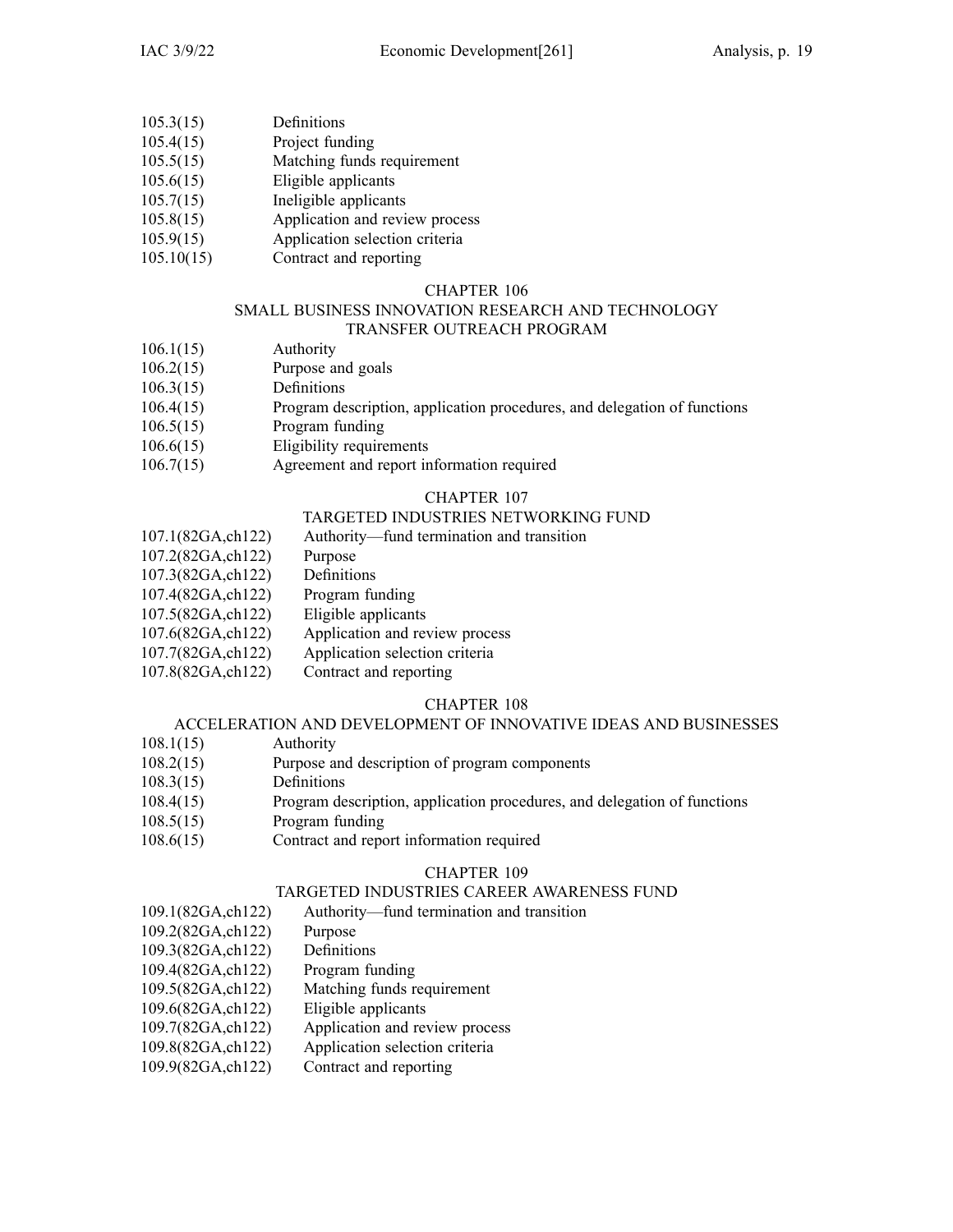STEM INTERNSHIP PROGRAM 110.1(15,85GA,ch1132,86GA,SF510) Authority 110.2(15,85GA,ch1132,86GA,SF510) Purpose 110.3(15,85GA,ch1132,86GA,SF510) Definitions 110.4(15,85GA,ch1132,86GA,SF510) Program funding and disbursement 110.5(15,85GA,ch1132,86GA,SF510) Eligible employers 110.6(15,85GA,ch1132,86GA,SF510) Ineligible employers 110.7(15,85GA,ch1132,86GA,SF510) Eligible students 110.8(15,85GA,ch1132,86GA,SF510) Ineligible students 110.9(15,85GA,ch1132,86GA,SF510) Application submittal and review process 110.10(15,85GA,ch1132,86GA,SF510) Application content and other requirements 110.11(15,85GA,ch1132,86GA,SF510) Award process 110.12(15,85GA,ch1132,86GA,SF510) Application scoring criteria 110.13(15,85GA,ch1132,86GA,SF510) Contract and reporting

#### CHAPTER 111

### SUPPLY CHAIN DEVELOPMENT PROGRAM

#### 111.1(15,83GA,SF142) Authority—program termination and transition

- 111.2(15,83GA,SF142) Purpose
- 111.3(15,83GA,SF142) Definitions
- 111.4(15,83GA,SF142) Program funding
- 111.5(15,83GA,SF142) Matching funds requirement
- 111.6(15,83GA,SF142) Eligible applicants
- 111.7(15,83GA,SF142) Ineligible applicants
- 111.8(15,83GA,SF142) Application process
- 111.9(15,83GA,SF142) Application selection criteria
- 111.10(15,83GA,SF142) Intellectual property
- 111.11(15,83GA,SF142) Contract and reporting

### CHAPTERS 112 and 113

#### Reserved

### CHAPTER 114

### IOWA INNOVATION COUNCIL

- 114.1(15) Authority
- 114.2(15) Purpose
- 114.3(15) Definitions
- 114.4(15) Iowa innovation council funding
- 114.5(15) Council membership
- 114.6(15) Responsibilities and deliverables
- 114.7(15) Executive committee
- 114.8(15) Application and review process for board-appointed council members
- 114.9(15) Voting
- 114.10(15) Meetings and commitment of time
- 114.11(15) Nonattendance
- 114.12(15) Council work groups
- 114.13(15) Reporting

### CHAPTER 115

#### TAX CREDITS FOR INVESTMENTS IN QUALIFYING BUSINESSES

- 115.1(15E) Tax credits for investments in qualifying businesses
- 115.2(15E) Definitions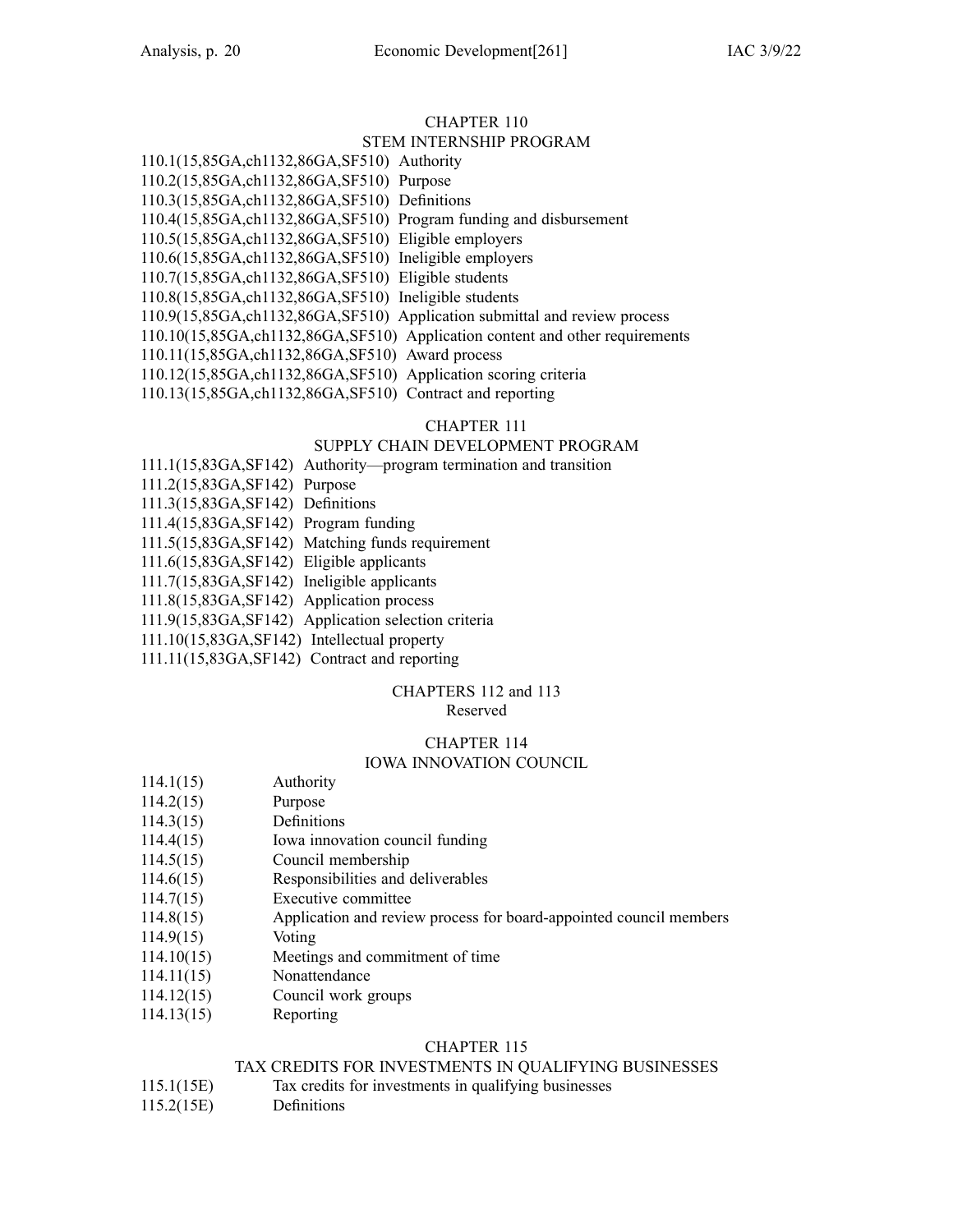- 115.3(15E) Cash investments required
- 115.4(15E) Applying for an investment tax credit
- 115.5(15E) Certification of qualifying businesses
- 115.6(15E) Approval, issuance and distribution of investment tax credits
- 115.7(15E) Claiming the tax credits
- 115.8(15E) Notification to the department of revenue
- 115.9(15E) Rescinding tax credits
- 115.10(15E) Additional information—confidentiality—annual repor<sup>t</sup>

### TAX CREDITS FOR INVESTMENTS IN CERTIFIED INNOVATION FUNDS

- 116.1(15E) Tax credit for investments in certified innovation funds
- 116.2(15E) Definitions
- 116.3(15E) Certification of innovation funds
- 116.4(15E) Maintenance, reporting, and revocation of certification
- 116.5(15E) Application for the investment tax credit certificate
- 116.6(15E) Approval, issuance and distribution of investment tax credits
- 116.7(15E) Transferability of the tax credit
- 116.8(15E) Vested right in the tax credit
- 116.9(15E) Claiming the tax credits
- 116.10(15E) Notification to the department of revenue
- 116.11(15E) Additional information

#### CHAPTER 117

#### SSBCI DEMONSTRATION FUND

117.1(84GA,HF590) Authority 117.2(84GA,HF590) Purposes, goals, and promotion 117.3(84GA,HF590) Definitions 117.4(84GA,HF590) Project funding 117.5(84GA,HF590) Leverage of financial assistance required 117.6(84GA,HF590) Eligible applicants 117.7(84GA,HF590) Ineligible applicants 117.8(84GA,HF590) Application and review process 117.9(84GA,HF590) Application selection criteria 117.10(84GA,HF590) Contract and reporting

#### CHAPTER 118

#### STRATEGIC INFRASTRUCTURE PROGRAM

- 118.1(15) Authority
- 118.2(15) Purpose
- 118.3(15) Definitions
- 118.4(15) Program description, disbursement of funds, and contract administration
- 118.5(15) Program eligibility and application requirements
- 118.6(15) Application submittal and review process
- 118.7(15) Application scoring criteria
- 118.8(15) Notice of award and reporting

#### CHAPTER 119

#### MANUFACTURING 4.0 TECHNOLOGY INVESTMENT PROGRAM

- 119.1(15) Authority
- 119.2(15) Purpose
- 119.3(15) Definitions
- 119.4(15) Program eligibility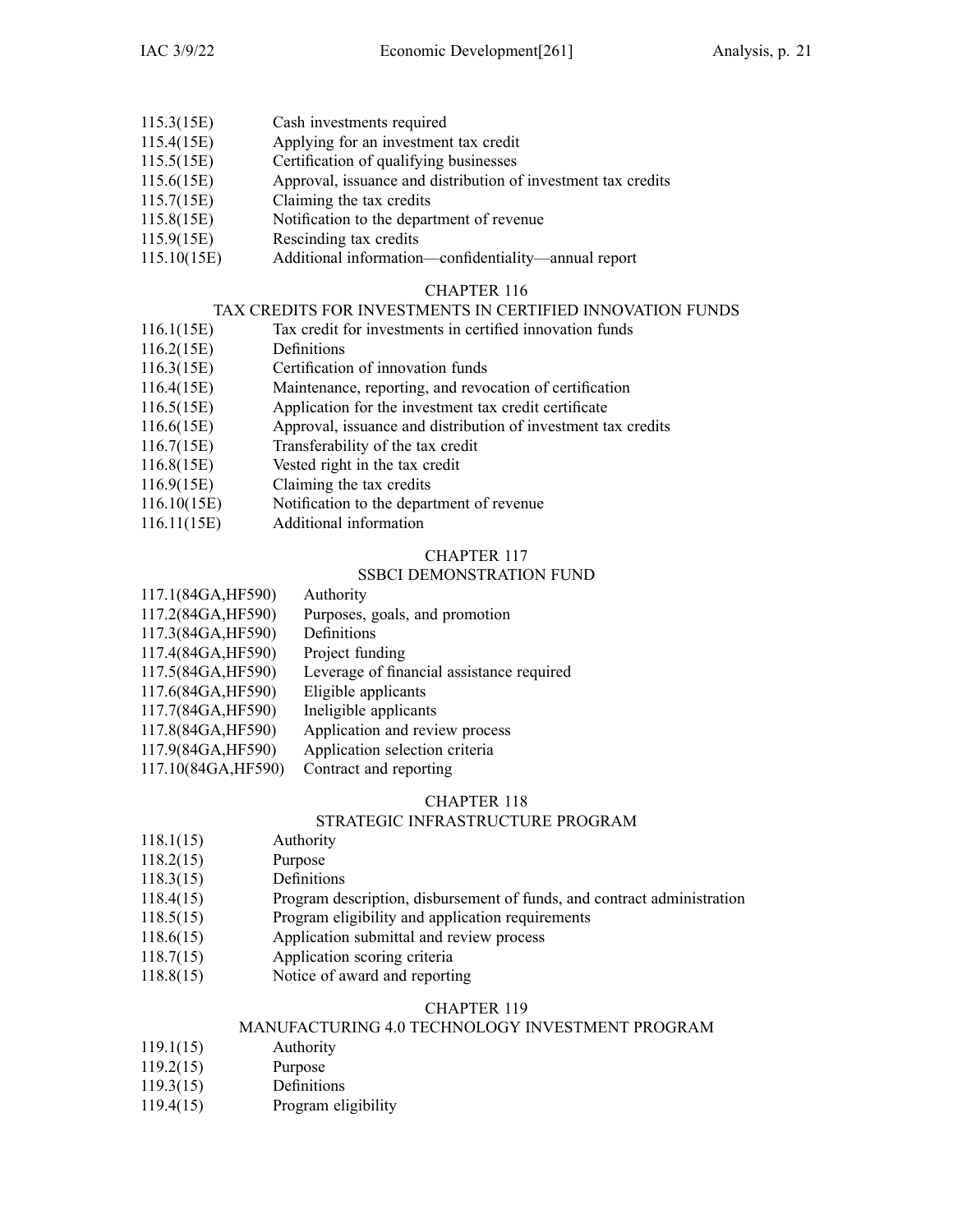- 119.5(15) Application submittal and review process
- 119.6(15) Application scoring criteria
- 119.7(15) Contract administration
- 119.8(15) Disbursement of funds
- 119.9(15) Reporting

## CHAPTERS 120 to 162

### Reserved

#### PART VI *ADMINISTRATION DIVISION*

### CHAPTER 163

#### DIVISION RESPONSIBILITIES

- 163.1(15) Mission
- 163.2(15) Structure

#### CHAPTER 164

### USE OF MARKETING LOGO

- 164.1(15) Purpose and limitation
- 164.2(15) Definitions
- 164.3(15) Guidelines
- 164.4(15) Review and approval of applications
- 164.5(15) Licensing agreement; use of logo
- 164.6(15) Denial or suspension of use of logo
- 164.7(15) Request for hearing
- 164.8(15) Requests for information

#### CHAPTER 165

### ALLOCATION OF GROW IOWA VALUES FUND

| 165.1(15G,83GA,SF344) Purpose |  |
|-------------------------------|--|
|-------------------------------|--|

- 165.2(15G,83GA,SF344) Definitions
- 165.3(15G,83GA,SF344) Grow Iowa values fund (2009)
- 165.4(15G,83GA,SF344) Allocation of annual appropriation for grow Iowa values fund
	- moneys—\$50M
- 165.5(15G,83GA,SF344) Board allocation of other moneys in fund
- 165.6(15G,83GA,SF344) Annual fiscal year allocations by board

165.7(15) Applicability of the grow Iowa values financial assistance program on or after July 1, 2012

### CHAPTERS 166 to 170

### Reserved

PART VII *ADDITIONAL APPLICATION REQUIREMENTS AND PROCEDURES*

#### CHAPTER 171

#### SUPPLEMENTAL CREDIT OR POINTS

- 171.1(15A) Applicability
- 171.2(15A) Brownfield areas, blighted areas and distressed areas
- 171.3(15A) Good neighbor agreements
- 171.4(82GA,HF647) Iowa grea<sup>t</sup> places agreements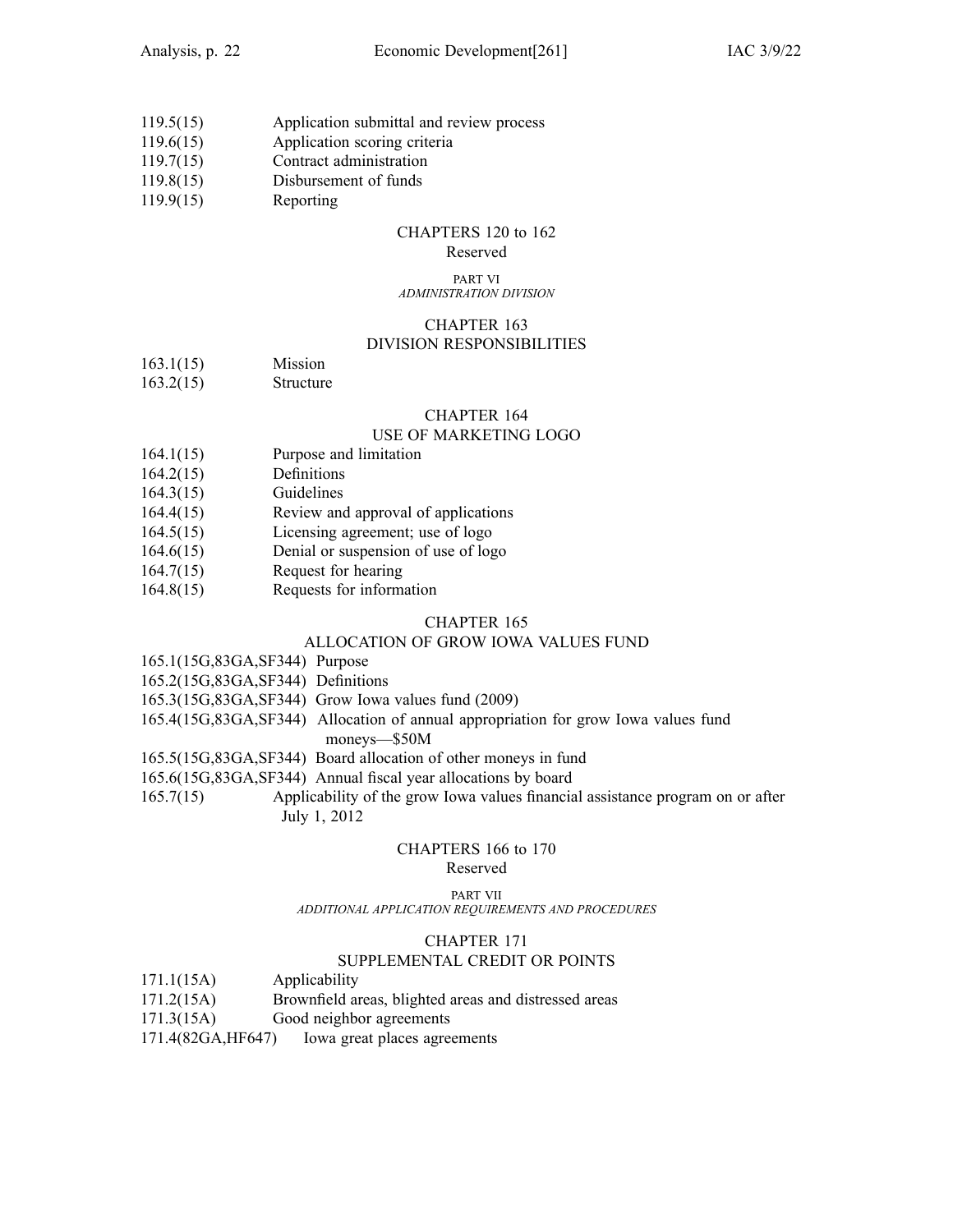#### ENVIRONMENTAL LAW COMPLIANCE; VIOLATIONS OF LAW

- 172.1(15A) Environmental law compliance
- 172.2(15A) Violations of law

#### CHAPTER 173

### STANDARD DEFINITIONS

- 173.1(15) Applicability
- 173.2(15) Definitions

#### CHAPTER 174

#### WAGE, BENEFIT, AND INVESTMENT REQUIREMENTS

- 174.1(15) Applicability
- 174.2(15) Qualifying wage threshold calculations
- 174.3(15) Qualifying wage threshold requirements—prior to July 1, 2009
- 174.4 Reserved
- 174.5(15) Qualifying wage threshold requirements—on or after July 1, 2009, and on or before June 30, 2012
- 174.6(15) Qualifying wage threshold requirements—effective on or after July 1, 2014
- 174.7(15) Job obligations
- 174.8(15) Benefit requirements—prior to July 1, 2009
- 174.9(15) Sufficient benefits requirement—on or after July 1, 2009
- 174.10(15) Capital investment, qualifying investment for tax credit programs, and investment qualifying for tax credits

#### CHAPTER 175

#### APPLICATION REVIEW AND APPROVAL PROCEDURES

- 175.1(15) Applicability
- 175.2(15) Application procedures for programs administered by the authority
- 175.3(15) Standard program requirements
- 175.4(15) Review and approval of applications
- 175.5(15) Local match requirements for project awards

### CHAPTERS 176 to 186

Reserved

#### PART VIII

#### *LEGAL AND COMPLIANCE*

### CHAPTER 187

#### CONTRACTING

- 187.1(15) Applicability
- 187.2(15) Contract required
- 187.3(15) Project completion date and maintenance period completion date
- 187.4(15) Contract and award amendment approval procedures
- 187.5(15) Default
- 187.6(15) Compliance cost fees

#### CHAPTER 188

#### CONTRACT COMPLIANCE AND JOB COUNTING

- 188.1(15) Applicability
- 188.2(15) Contract compliance
- 188.3(15) Job counting and tracking
- 188.4(15) Business's employment base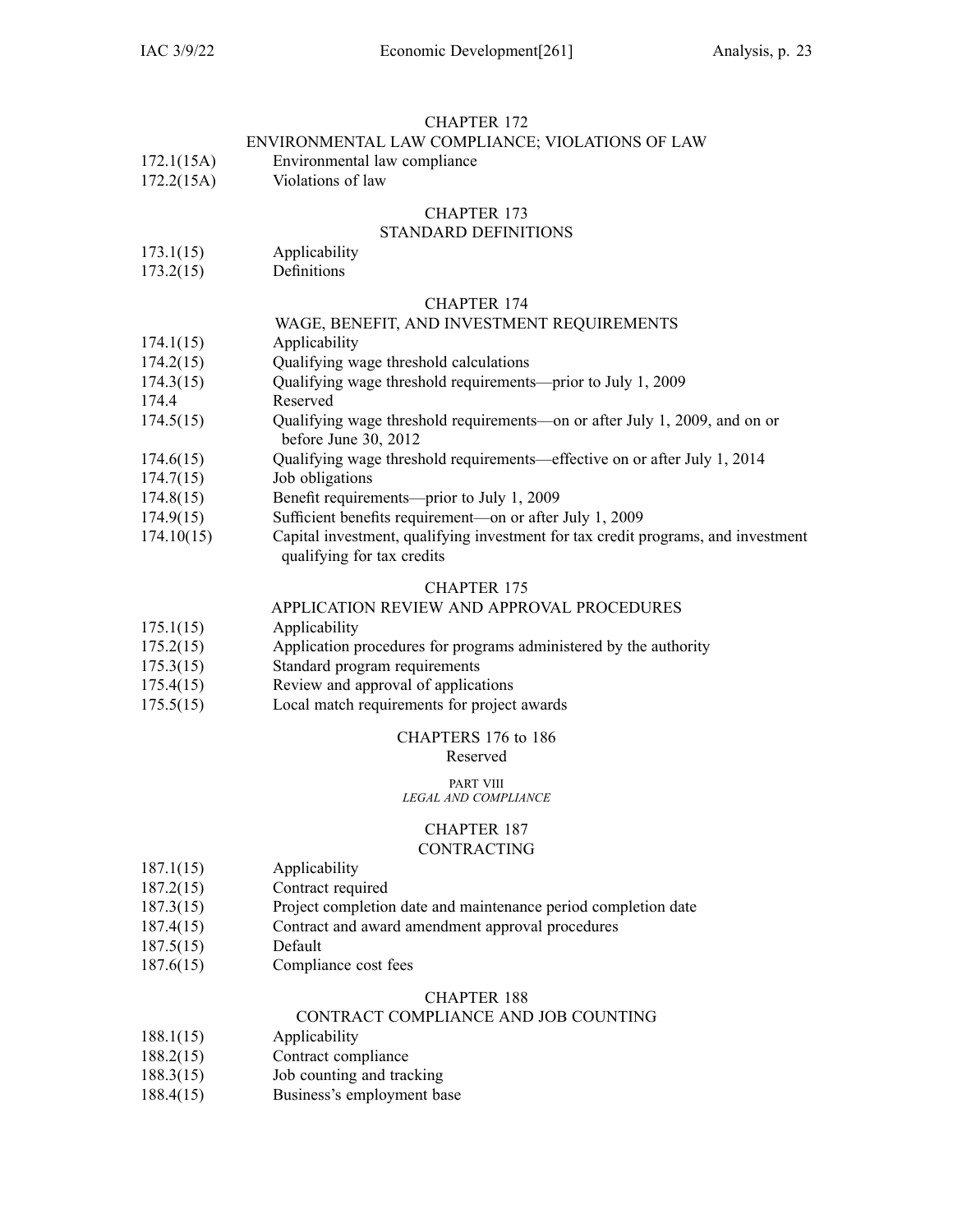| 188.5(15) | Job counting using base employment analysis         |
|-----------|-----------------------------------------------------|
| 188.6(15) | Wage determination for contract compliance purposes |

#### ANNUAL REPORTING

- 189.1(15) Annual reporting by businesses required (for period ending June 30)
- 189.2(15) January 31 repor<sup>t</sup> by authority to legislature

### CHAPTERS 190 to 194

### Reserved

### PART IX

*UNIFORM PROCEDURES: RECORDS, RULE MAKING, DECLARATORY ORDERS, RULE WAIVERS*

#### CHAPTER 195

#### PUBLIC RECORDS AND FAIR INFORMATION PRACTICES

- 195.1(17A,22) Statement of policy, purpose and scope of chapter
- 195.2(17A,22) Definitions
- 195.3(17A,22) Requests for access to records
- 195.4(17A,22) Access to confidential records
- 195.5(17A,22) Requests for treatment of <sup>a</sup> record as <sup>a</sup> confidential record and its withholding from examination
- 195.6(17A,22) Procedure by which additions, dissents, or objections may be entered into certain records
- 195.7(17A,22) Consent to disclosure by the subject of <sup>a</sup> confidential record
- 195.8(17A,22) Notice to suppliers of information
- 195.9(17A,22) Disclosures without the consent of the subject
- 195.10(17A,22) Routine use
- 195.11(17A,22) Consensual disclosure of confidential records
- 195.12(17A,22) Release to subject
- 195.13(17A,22) Availability of records
- 195.14(17A,22) Personally identifiable information
- 195.15(17A,22) Other groups of records

#### CHAPTER 196

#### DEPARTMENT PROCEDURE FOR RULE MAKING

| 196.1(17A) | Applicability |
|------------|---------------|
|            |               |

- 196.2(17A) Advice on possible rules before notice of proposed rule adoption
- 196.3(17A) Public rule-making docket
- 196.4(17A) Notice of proposed rule making
- 196.5(17A) Public participation
- 196.6(17A) Regulatory analysis
- 196.7(17A,25B) Fiscal impact statement
- 196.8(17A) Time and manner of rule adoption
- 196.9(17A) Variance between adopted rule and published notice of proposed rule adoption
- 196.10(17A) Exemptions from public rule-making procedures
- 196.11(17A) Concise statement of reasons
- 196.12(17A) Contents, style, and form of rule
- 196.13(17A) Department rule-making record
- 196.14(17A) Filing of rules
- 196.15(17A) Effectiveness of rules prior to publication
- 196.16(17A) Review by department of rules
- 196.17(17A) Written criticisms of department rules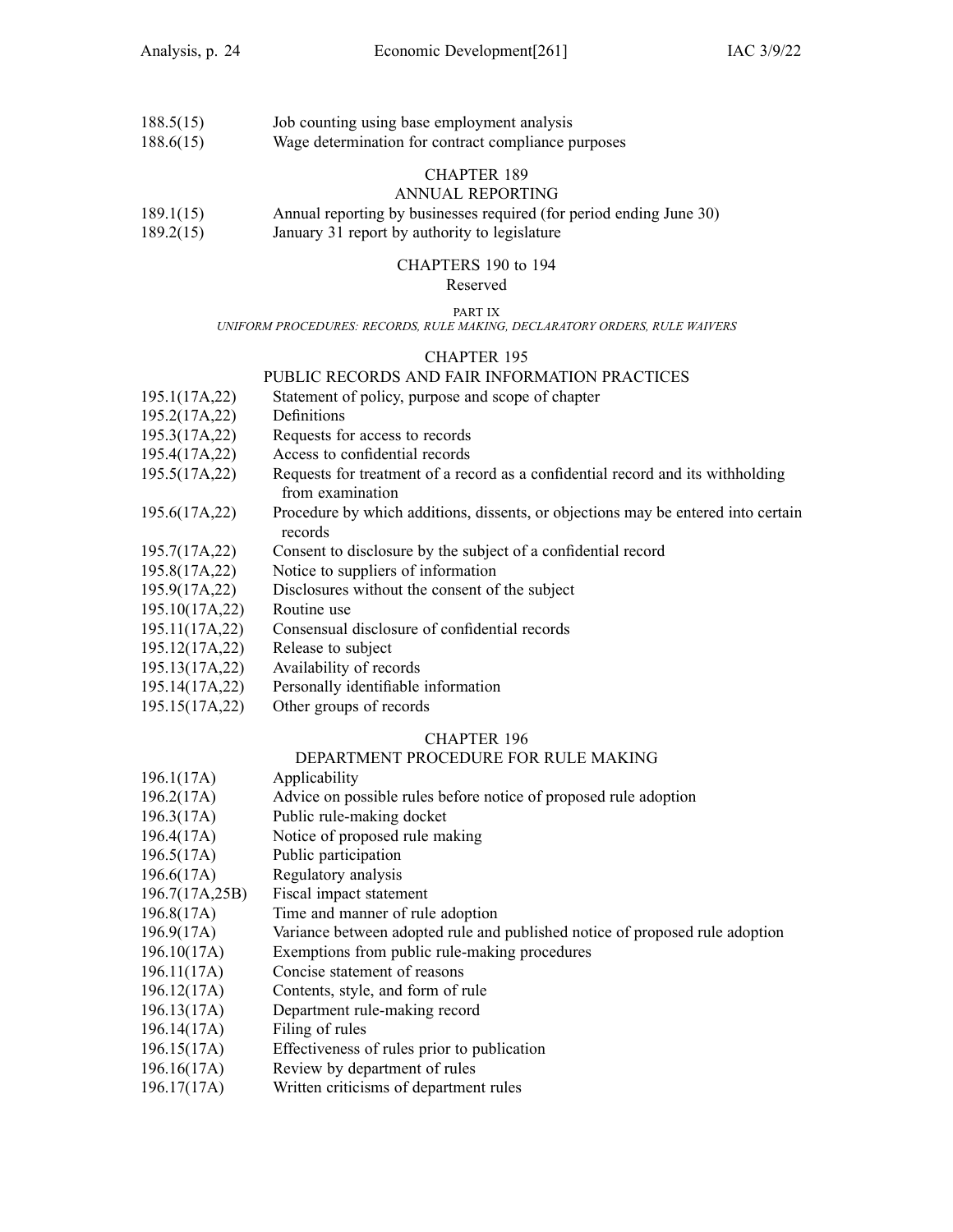#### CHAPTER 197 PETITION FOR RULE MAKING

### 197.1(17A) Petition for rule making

- 197.2(17A) Briefs
- 197.3(17A) Inquiries
- 197.4(17A) Authority consideration

#### CHAPTER 198

#### PETITION FOR DECLARATORY ORDER

- 198.1(17A) Petition for declaratory order
- 198.2(17A) Notice of petition
- 198.3(17A) Intervention
- 198.4(17A) Briefs
- 198.5(17A) Inquiries
- 198.6(17A) Service and filing of petitions and other papers
- 198.7(17A) Consideration
- 198.8(17A) Action on petition
- 198.9(17A) Refusal to issue order
- 198.10(17A) Contents of declaratory order—effective date
- 198.11(17A) Copies of orders
- 198.12(17A) Effect of <sup>a</sup> declaratory order

#### CHAPTER 199

#### UNIFORM WAIVER RULES

| 199.1(17A,15)  | Applicability                                            |
|----------------|----------------------------------------------------------|
| 199.2(17A,15)  | Director/board discretion                                |
| 199.3(17A,15)  | Requester's responsibilities in filing a waiver petition |
| 199.4(17A,15)  | Notice                                                   |
| 199.5(17A,15)  | Authority responsibilities regarding petition for waiver |
| 199.6(17A,15)  | Submission of waiver information                         |
| 199.7(17A,15)  | Voiding or cancellation                                  |
| 199.8(17A,15)  | Violations                                               |
| 199.9(17A,15)  | Defense                                                  |
| 199.10(17A,15) | Appeals                                                  |

#### PART X

*COMMUNITY ATTRACTION AND INVESTMENT PROGRAMS*

#### CHAPTER 200

### REINVESTMENT DISTRICTS PROGRAM

- 200.1(15J) Purpose
- 200.2(15J) Definitions
- 200.3(15J) Program overview
- 200.4(15J) Preapplication process
- 200.5(15J) Program eligibility and application requirements
- 200.6(15J) Application scoring and determination of benefits
- 200.7(15J) Final application and approval process
- 200.8(15J) Adoption of ordinance and use of funds
- 200.9(15J) Plan amendments and reporting
- 200.10(15J) Cessation of deposits, district dissolution, and requests for extension
- 200.11(15J) Cross reference to department rules

#### CHAPTERS 201 to 210 Reserved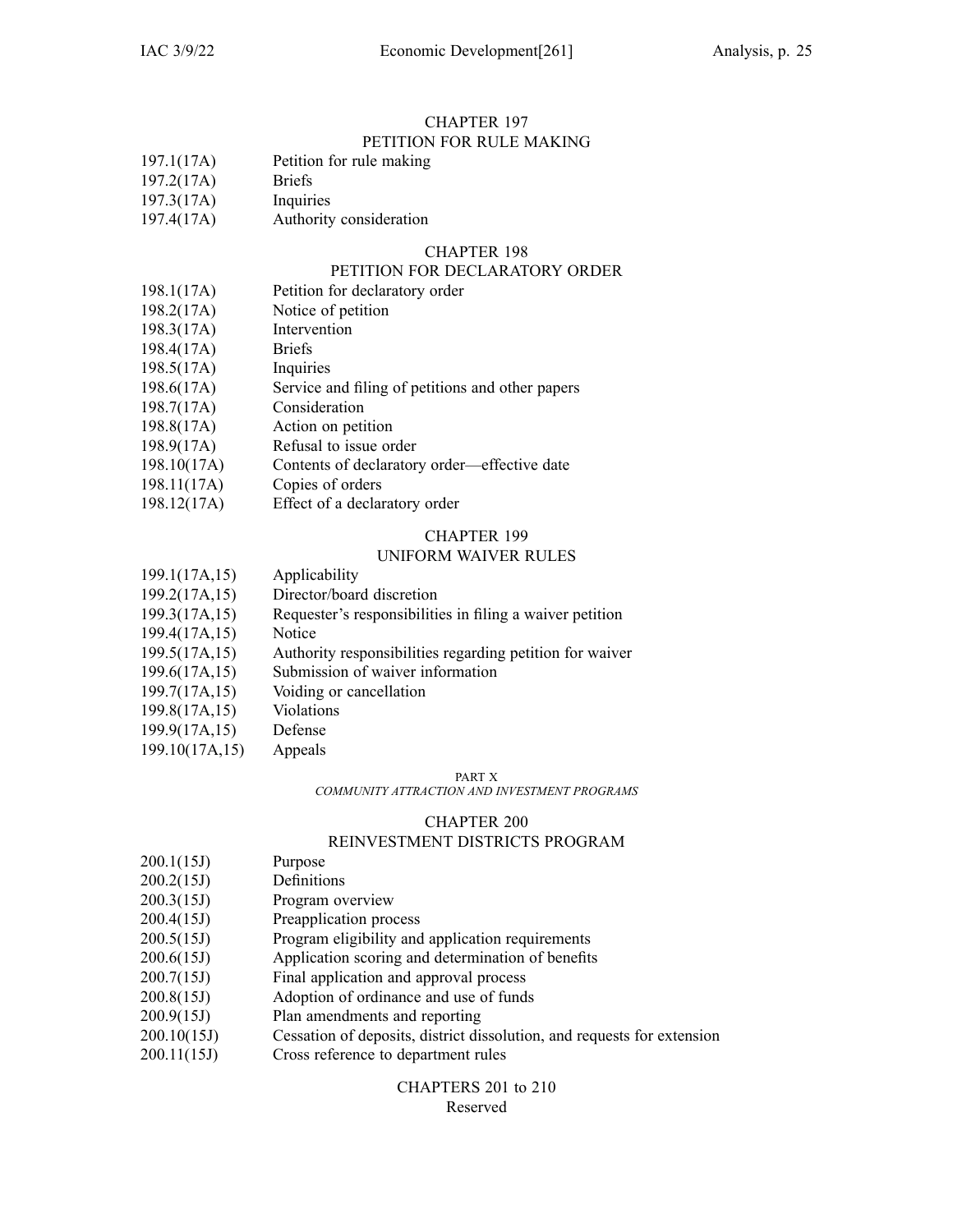#### CHAPTER 211 COMMUNITY ATTRACTION AND TOURISM (CAT) PROGRAMS

### DIVISION I

#### GENERAL PROVISIONS

- 211.1(15F) Purpose
- 211.2(15F) Definitions
- 211.3(15F) Forms of assistance
- 211.4(15F) Eligible applicants
- 211.5(15F) Eligible projects
- 211.6(15F) Ineligible projects
- 211.7(15F) Application requirements
- 211.8(15F) Application review
- 211.9(15F) Application procedure
- 211.10(15F) Administration
- 211.11 to 211.49 Reserved

#### DIVISION II

#### COMMUNITY ATTRACTION AND TOURISM (CAT) FUND

- 211.50(15F) Applicability
- 211.51(15F) Allocation of funds
- 211.52 to 211.100 Reserved

#### DIVISION III

#### RIVER ENHANCEMENT COMMUNITY ATTRACTION AND TOURISM (RECAT) FUND

- 211.101(15F) Applicability
- 211.102(15F) Application contents

#### CHAPTER 212

#### VISION IOWA PROGRAM

- 212.1(15F) Purpose
- 212.2(15F) Definitions
- 212.3(15F) Allocation of funds
- 212.4(15F) Eligible applicants
- 212.5(15F) Eligible projects and forms of assistance
- 212.6(15F) Ineligible projects
- 212.7(15F) Threshold application requirements
- 212.8(15F) Application review criteria
- 212.9(15F) Application procedure
- 212.10(15F) Administration of awards

#### CHAPTER 213

#### ENHANCE IOWA BOARD: UNIFORM WAIVER RULES

- 213.1(17A,15F) Applicability
- 213.2(17A,15F) Board discretion
- 213.3(17A,15F) Requester's responsibilities in filing <sup>a</sup> waiver petition
- 213.4(17A,15F) Notice
- 213.5(17A,15F) Board responsibilities regarding petition for waiver
- 213.6(17A,15F) Submission of waiver information
- 213.7(17A,15F) Voiding or cancellation
- 213.8(17A,15F) Violations
- 213.9(17A,15F) Defense
- 213.10(17A,15F) Appeals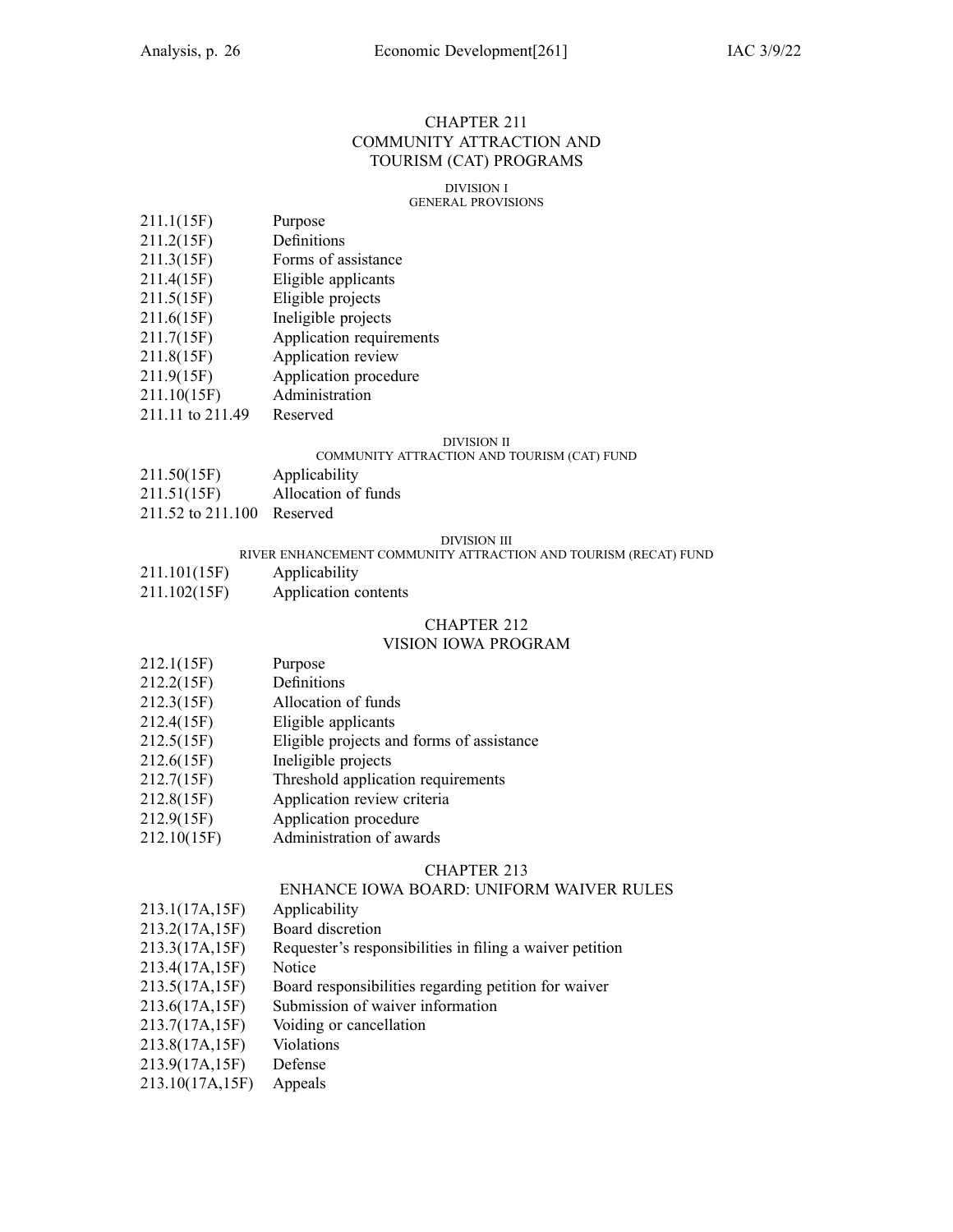#### CHAPTER 214 ENHANCE IOWA BOARD

| Definitions |
|-------------|
|             |

| 214.2(15F) | Enhance Iowa board |  |  |
|------------|--------------------|--|--|
|------------|--------------------|--|--|

214.3(15F) Authority duties

#### CHAPTER 215

### SPORTS TOURISM PROGRAM

- 215.1(15F) Definitions
- 215.2(15F) Eligible applicants
- 215.3(15F) Eligible projects
- 215.4(15F) Eligible and ineligible expenses
- 215.5(15F) Threshold application requirements
- 215.6(15F) Application process
- 215.7(15F) Administration

### CHAPTERS 216 to 219

#### Reserved

#### CHAPTER 220

### RURAL HOUSING NEEDS ASSESSMENT GRANT PROGRAM

220.1(88GA,SF608) Purpose 220.2(88GA,SF608) Definitions 220.3(88GA,SF608) Program description 220.4(88GA,SF608) Program eligibility, application scoring, and funding decisions 220.5(88GA,SF608) Agreement required

#### CHAPTER 221

### RURAL INNOVATION GRANT PROGRAM

- 221.1(88GA,SF608) Purpose
- 221.2(88GA,SF608) Definitions
- 221.3(88GA,SF608) Program description
- 221.4(88GA,SF608) Program eligibility, application scoring, and funding decisions
- 221.5(88GA,SF608) Agreement required

#### CHAPTER 222

#### EMPOWER RURAL IOWA PROGRAM

| 222.1(89GA, HF871) | Purpose                |
|--------------------|------------------------|
| 222.2(89GA, HF871) | Definitions            |
| 222.3(89GA, HF871) | Eligible uses of funds |

### CHAPTERS 223 to 299

### Reserved

#### PART XI *RENEWABLE FUEL INFRASTRUCTURE BOARD*

#### CHAPTERS 300 to 310 Reserved

### CHAPTER 311

### RENEWABLE FUEL INFRASTRUCTURE BOARD—ORGANIZATION

- 311.1(15G) Definitions
- 311.2(15G) Renewable fuel infrastructure board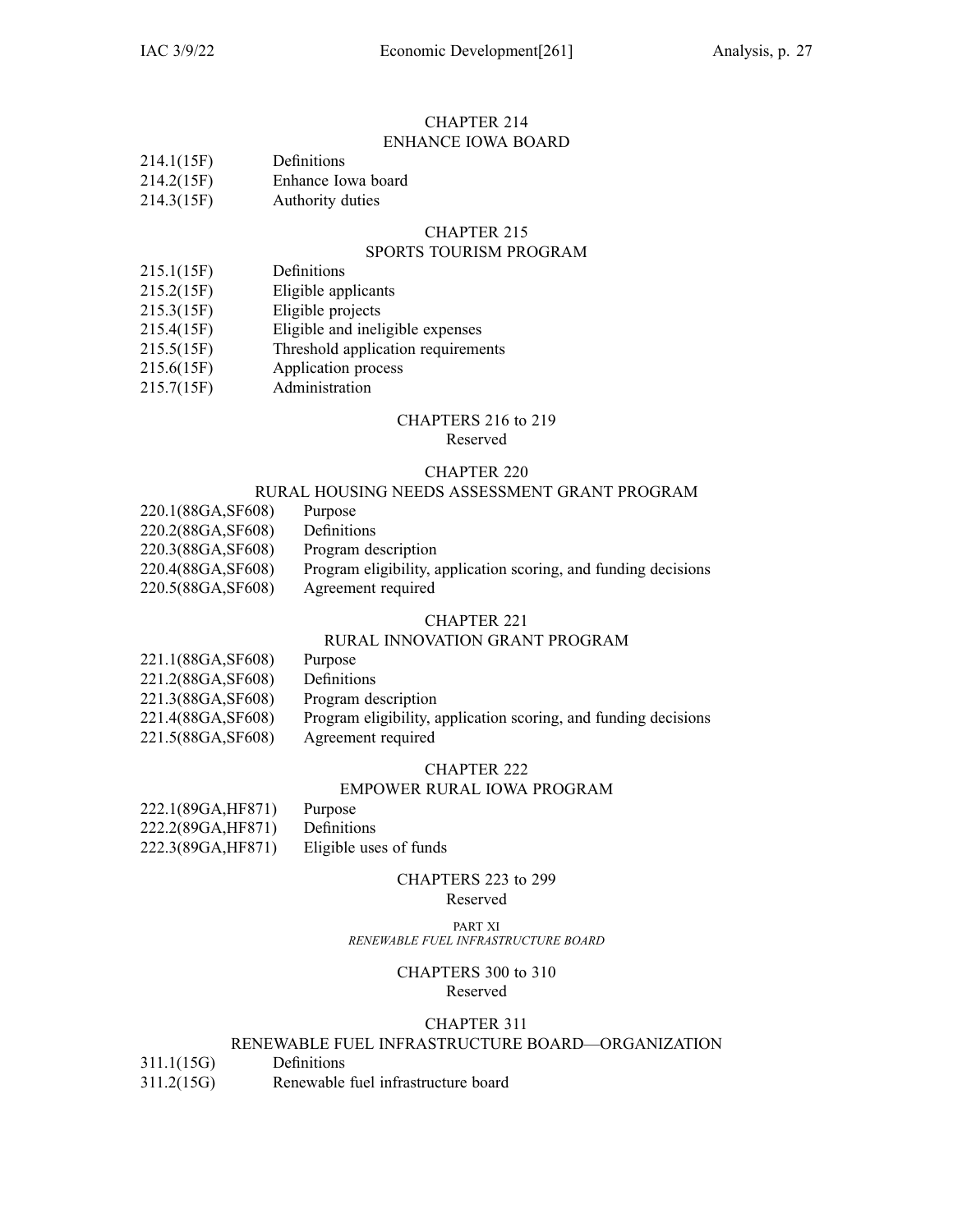#### CHAPTER 312 RENEWABLE FUEL INFRASTRUCTURE PROGRAM FOR RETAIL MOTOR FUEL SITES

# 312.1(15G) Purpose<br>312.2(15G) Eligible

Eligible applicants

#### CHAPTER 313

#### RENEWABLE FUEL INFRASTRUCTURE PROGRAM FOR BIODIESEL TERMINAL GRANTS

- 313.1(15G) Purpose
- 313.2(15G) Eligible applicants

#### CHAPTER 314

### RENEWABLE FUEL INFRASTRUCTURE PROGRAM ADMINISTRATION

- 314.1(15G) Allocation of awards by congressional district
- 314.2(15G) Form of award available; award amount
- 314.3(15G) Application process
- 314.4(15G) Review process
- 314.5(15G) Contract administration

### CHAPTERS 315 to 399

#### Reserved

#### PART XII *ENERGY DIVISION*

### CHAPTER 400

#### RULES APPLICABLE TO PART XII

400.1(84GA,HF590) Definitions 400.2(84GA,HF590) Purpose, administrative information, and implementation

#### CHAPTER 401

### ADMINISTRATION OF FINANCIAL ASSISTANCE

| 401.1(84GA, HF590)  | Purpose                                       |
|---------------------|-----------------------------------------------|
| 401.2(84GA, HF590)  | Appropriations                                |
| 401.3(84GA, HF590)  | Control of fund assets                        |
| 401.4(84GA, HF590)  | Allocation of fund moneys                     |
| 401.5(84GA, HF590)  | Eligible applicants                           |
| 401.6(84GA, HF590)  | Eligibility criteria for financial assistance |
| 401.7(84GA, HF590)  | Forms of assistance                           |
| 401.8(84GA, HF590)  | Application process                           |
| 401.9(84GA, HF590)  | Confidentiality                               |
| 401.10(84GA, HF590) | Contents of full application                  |
| 401.11(84GA, HF590) | Selection criteria                            |
| 401.12(84GA, HF590) | Contract administration                       |

#### CHAPTER 402

#### ENERGY EFFICIENCY COMMUNITY GRANT PROGRAM

| 402.1(84GA,HF590)  | Purpose                             |
|--------------------|-------------------------------------|
| 402.2(84GA, HF590) | Definitions                         |
| 402.3(84GA,HF590)  | Requests for applications           |
| 402.4(84GA,HF590)  | Geographic distribution             |
| 402.5(84GA,HF590)  | Criteria for review                 |
| 402.6(84GA,HF590)  | Project approval and award of funds |